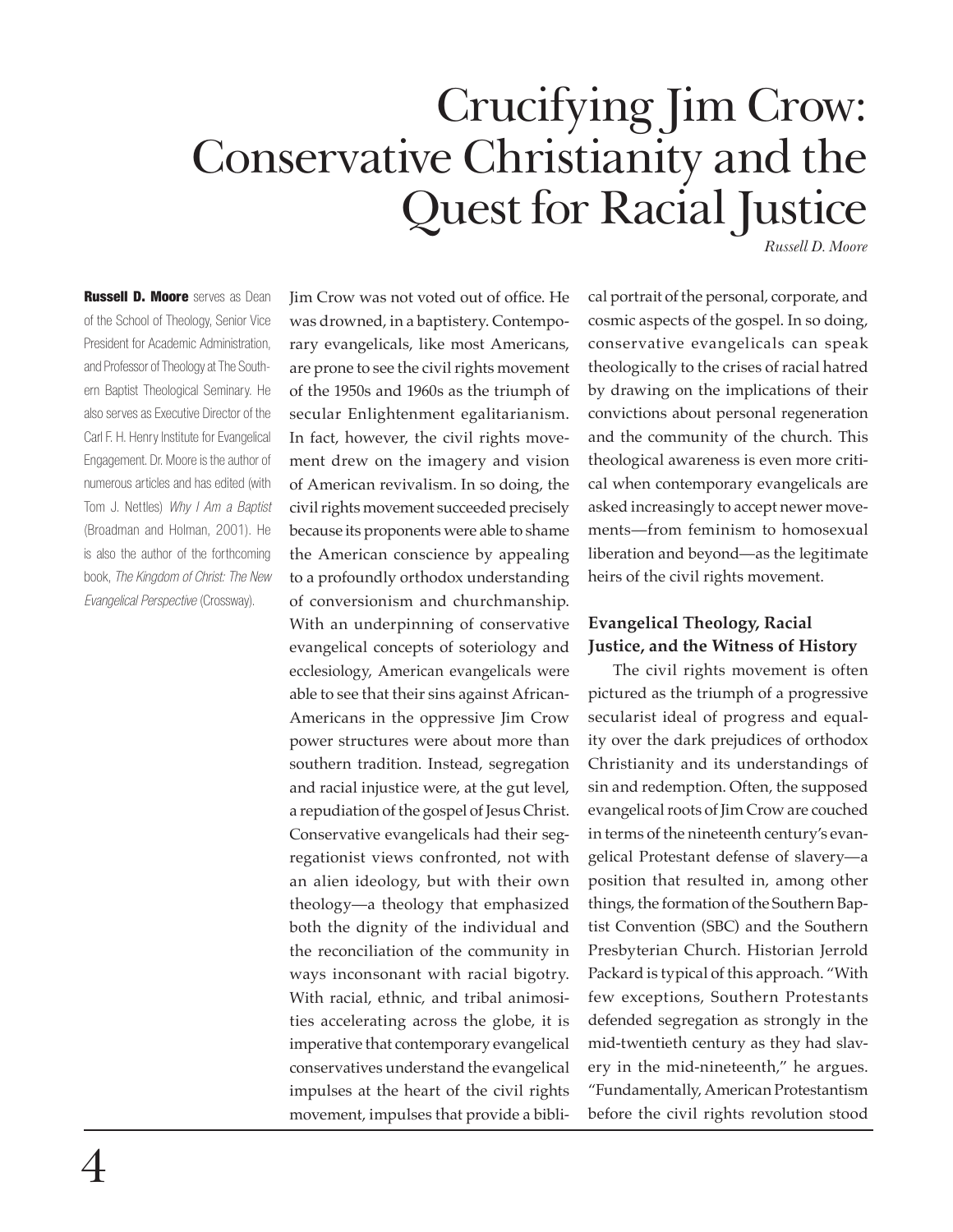foursquare, shoulder to shoulder, and homily to homily as a defender of white supremacy."<sup>1</sup> With such assumptions in place, Packard admits that he is perplexed as to why orthodox Christianity continued to have such a strong hold on the African American community in the Jim Crow South. "The question remains as to why black people in America ever wanted to adopt a theological configuration that had so obviously been riddled with racism and whose white communicants so clearly did not want to communicate, even in the theological sense, with black people."<sup>2</sup> He therefore can only argue that the conservative Protestantism of African Americans was yet another aspect of the coercion of antebellum slaveholders over the bodies and souls of their slaves. Tribal African religions were rooted out by the dominant White culture, and all that remained was the religious piety of the evangelical South.

This thesis does seem to carry with it some historical weight. After all, racial bigotry—from the nativism of the "Know Nothing" Party to the terrorism of the Ku Klux Klan—often cloaked itself in the guise of conservative American Protestantism.<sup>3</sup> And yet, as secularist historian David Chappell has demonstrated in a pioneering work on the civil rights movement, this thesis ignores the movement's own symbols and rhetoric, which were saturated with the language of Protestant piety and revivalist zeal. It is this theological vision, Chappell argues, that answers the question that has perplexed scholars for a generation, namely, "Why were the enemies of the civil rights movement, for one fleeting but decisive moment, so weak?"<sup>4</sup> The explanation, Chappell argues, is that the civil rights activists "were driven not

by liberal faith in human reason, but by older, seemingly more durable prejudices and superstitions that were rooted in Christian and Jewish myth."<sup>5</sup> Chappell's argument drives a stake through the myth of the segregationist bloc of evangelical southern religion in the twentieth century. As he points out, the *Brown v. Board of Education* Supreme Court decision that outlawed school segregation, was officially *supported* both by the messengers to the SBC and by the General Assembly of the southern Presbyterians.<sup>6</sup> History bears out Chappell's assessment. This is not to say that sentiment was monolithic in southern evangelicalism. Southern Baptist segregationists, for instance, remained a formidable voice—to the denomination's shame. And yet, as Chappell points out, the segregationists ultimately failed because they were unable to attain religious legitimacy for the White supremacist position—even with the background of the nineteenth century's attempts to justify slavery biblically and theologically.

Chappell's contention honestly grapples with a theological legacy of the civil rights movement that many other secular historians seem reluctant to note. He is right, for example, that the Southern Baptist Convention in full session never championed Jim Crow, and indeed stood on the record against it. Following *Brown v. Board of Education*, the SBC voted to accept a recommendation that Southern Baptists "recognize the fact that this Supreme Court decision is in harmony with the constitutional guarantee of equal freedom to all citizens, and with the Christian principles of equal justice and love for all men."<sup>7</sup> And the denomination's Christian Life Commission (CLC) was notorious in the eyes of the southern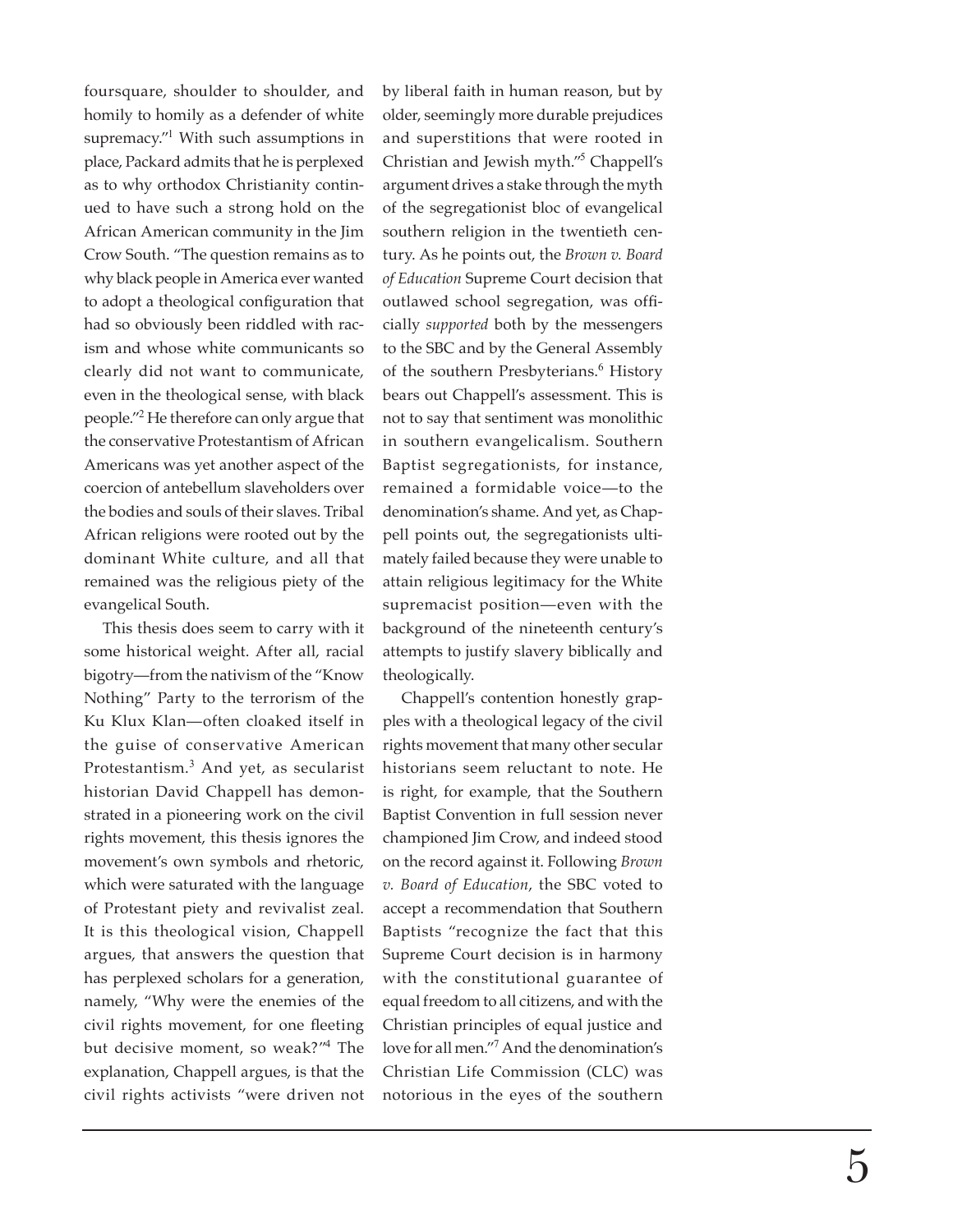segregationists because of its full-throated endorsement of civil rights and racial justice. This was truly remarkable given the cultural milieu of southern evangelical religion—especially among the Southern Baptists. True, most of the denominational agents for change on SBC racial attitudes were theological liberals such as North Carolina pastor Carlyle Marney, CLC president Foy Valentine, and Southern Seminary ethicist Henlee Barnette. But how did they pull the grassroots so quickly away from the reigning cultural ethos of Jim Crow? Charles Marsh, who grew up in a Southern Baptist pastor's home in Mississippi through the tumult of the civil rights era, writes that his father, while a student at New Orleans Baptist Theological Seminary "had learned of his denomination's progressive views on race—views not shared by most of the pastor's in our neck of the woods, but part of the public record nonetheless."<sup>8</sup> But, for Marsh's father, this "on the record" racial progressivism was countered by the effects of congregationalism:

Baptists of our Southern stripe regarded the local church as the sole authority in all matters of Christian faith and practice. This was called 'congregational polity,' as mentioned earlier. Lots of books and articles have been written on the subject, and like any theological idea, congregational polity has its own complex history of controversy and dispute. Still, it's a pretty easy idea to summarize: If you are a Baptist preacher and want to be successful, you better size up the people quickly. If they want aqua carpet instead of the standard maroon, you'll take a sudden liking for the aqua. If they root for Ole Miss over the Crimson Tide, you'll not say too much about your fondness for the Bear. If they want you to keep quiet about Negroes, you'll put a lid on your uneasy conscience. No bishop or presbyter will come to

your defense. The local church is free to do its own thing, governed by the contingencies of race, class, and custom, by whatever idiosyncrasies prevail. In the 1960s, congregational polity turned out to be the Southern Way of Life baptized by immersion.<sup>9</sup>

So how did racial progressives overcome this "baptized way of life"? They did so by confronting the theologically conservative majority with a conservative theology. Even racially-progressive denominational elites such as Barnette or Valentine appealed to a conservative theological tradition in order to shame White evangelical churches by the standards of their own orthodox theology and conversionist zeal. This is consistent with the language of Martin Luther King Jr. who, while theologically in the Protestant liberal stream of Paul Tillich, often preached on racial justice with the language of a revivalist.<sup>10</sup> They appealed not to America's reason, but to America's conscience—and they started with the churches. Indeed, such a strategy did not begin with the racial crisis, but in successive earlier appeals by "progressives" to awaken the churches to the need for activism in the public square on such issues as poverty, alcoholism, and other issues of social concern—an appeal that was met with suspicion by churches aware of the aberrant theological underpinnings of the Social Gospel movement. As historian James J. Thompson Jr. notes, the strategy was to root such appeals in the Bible and the Great Commission:

To ease this opposition, they spent much time allaying the widespread suspicion that Baptist activists formed a seditious minority intent on foisting alien ideas on God's people. These assurances generally emerged as finely wrought appeals to biblical tradition as precedent for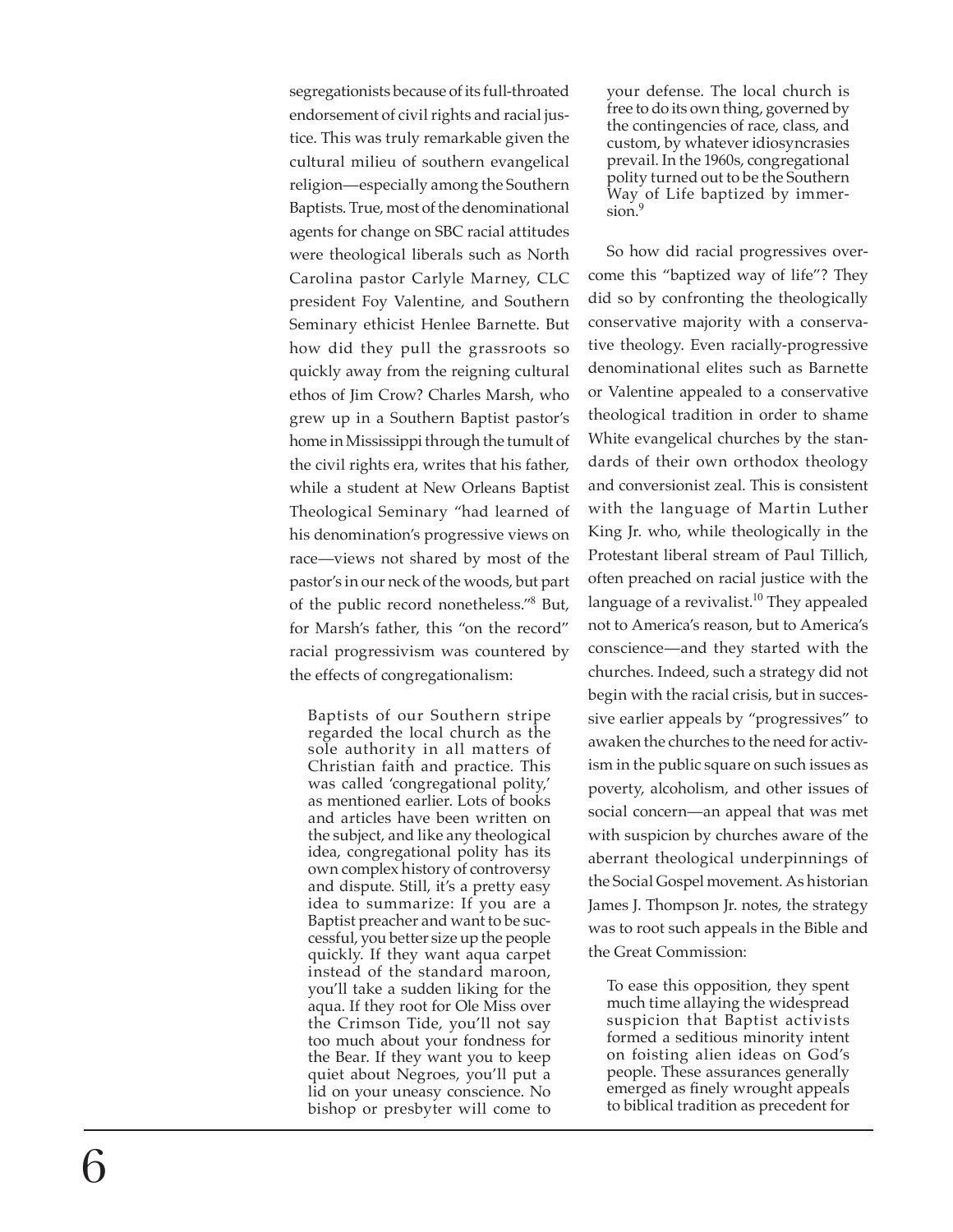earthly reform. More important, moderates tried to forge a reform ethic within the confines of Baptist doctrine, attempting to prove that social concern complemented spiritual rebirth, personal salvation, and soul winning.<sup>11</sup>

In appealing to the doctrines of personal regeneration and the regenerate church, the civil rights movement was able to reach conservative evangelical consciences with a profoundly biblical understanding of racial reconciliation by appealing to what evangelicals already claimed to know about the individual and community aspects of Christian soteriology and ecclesiology.

## **Evangelical Individualism and the Quest for Racial Justice: The Doctrine of Salvation**

Why didn't Billy Graham march in Selma? This was the question yelled by a heckler from the stands at the beginning of the evangelist's Copenhagen crusade in the 1960s. The youth's query was hardly unjustified. After all, the preacher from the mountains of North Carolina was traveling the globe with the message of personal regeneration as the antidote to the socio-political problems protested by the youth counterculture movements. And yet, many of his young listeners wondered, where was Graham on one of the most morally significant movements in American history? Beneath such questions, noted Graham's friend, evangelical theologian Carl F. H. Henry, there lies a cruel irony. Yes, Henry conceded, the civil rights movement had mobilized citizens in Alabama and across the South to protest the injustice of Jim Crow segregation.

"But Graham had been integrating meetings in the South long before the marchers had become existentialized," he

argued. "And, moreover, he had done so in the context of biblical Christianity."<sup>12</sup>

The heckler's question represents a key divide over the relationship between conservative American evangelicalism and the fight against racial bigotry. Critics of evangelical orthodoxy have long insisted—starting with the Social Gospel critiques of Walter Rauschenbusch—that the evangelical insistence on the priority of personal regeneration leads to disengagement from social concerns. The emphasis on personal regeneration, it is assumed, fits naturally with some powerful currents of individualism in southern culture, which served to prop up both economic libertarianism and a mistrust of court-ordered integration. Southern sociologist John Shelton Reed argues that this individualism is reinforced "by the Evangelical Protestantism to which most Southerners subscribe, a strikingly individualistic form of religion in which, as singer Tom T. Hall sums it up, 'Me and Jesus got our own thing goin' / Don't need anybody to tell us what it's all about."<sup>13</sup> The relationship between this individualism and a narrow revivalist emphasis on personal regeneration is, to a degree, highly overblown. As historian Kenneth Bailey argues, it is true that southern evangelicals in the twentieth century were not as concerned as their northern counterparts about issues of labor, poverty, and racial injustice. They were highly involved, however, in debates about blue laws, Darwinism in the public schools, and the government regulation of alcohol. Granted, these debates are largely reactive and impinge upon personal piety. But they were, nonetheless, public and political debates seeking to relate a Christian worldview to the social order. "It is surely true that in this century the concern of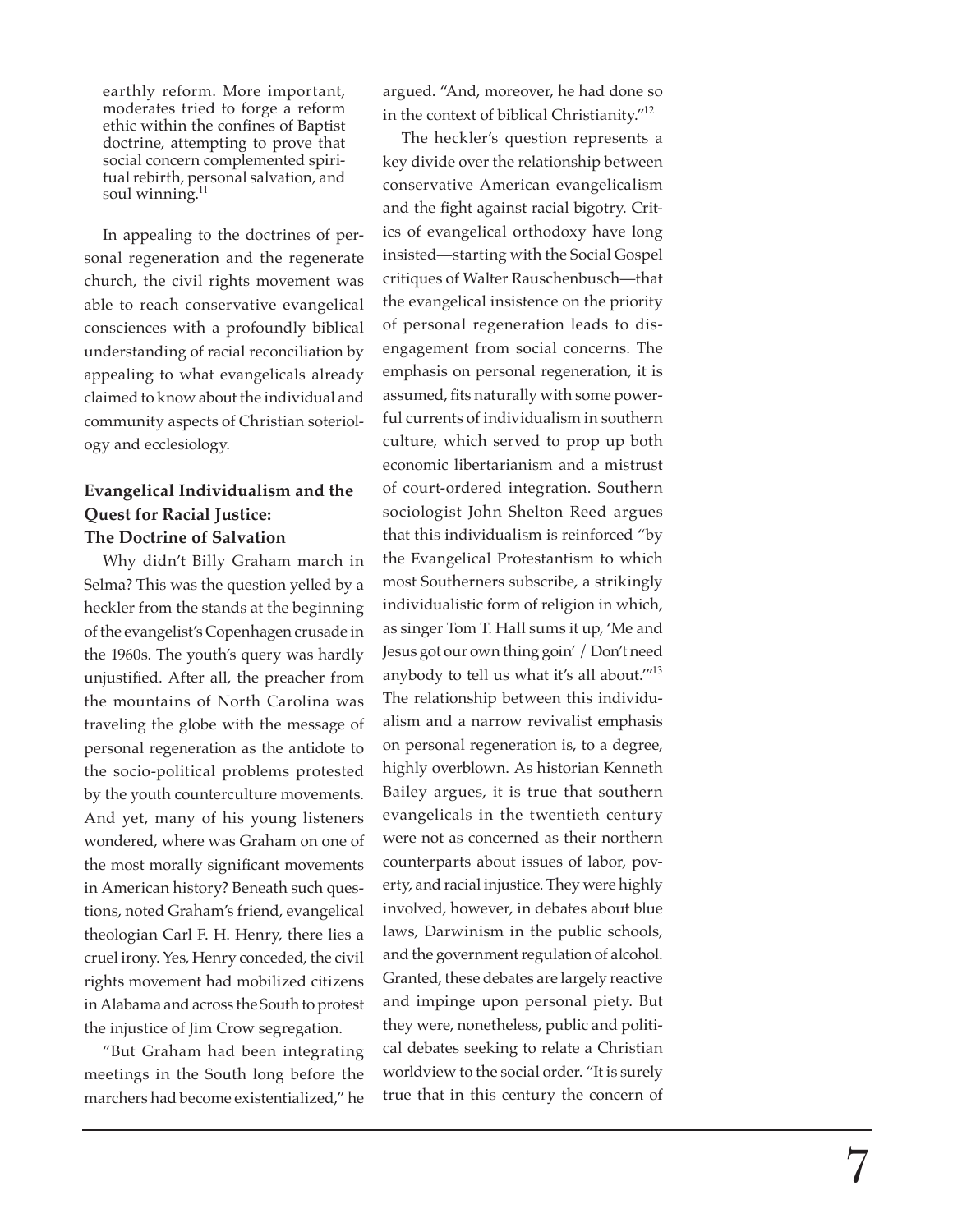southern Protestants has been more narrowly confined to spiritual regeneration than that of Protestants in the North," Bailey contends. "But the contrast is one of degree. The southern churches have maintained heavy commitments to higher education, to hospitals, to orphanages, and to other humanitarian enterprises both in their region and abroad."<sup>14</sup>

Nonetheless, to some extent, this critique is precisely on target. Martin Luther King Jr., for example, lamented the White churches that preached the Great Commission, but bifurcated concern for personal regeneration from concern for racial justice. "In the midst of a mighty struggle to rid our nation of racial and economic injustice, I have heard many ministers say: 'Those are social issues, with which the gospel has no real concern,'" King wrote in his 1963 "Letter from a Birmingham Jail." "And I have watched many churches commit themselves to a completely otherworldly religion which makes a strange, un-Biblical distinction between body and soul; between the sacred and the secular."<sup>15</sup> And yet, conservative evangelicals were also castigating evangelical apathy to social issues based on an appeal to more "spiritual" matters of personal salvation. Carl Henry, for instance, called such "the most embarrassing evangelical divorce"—meaning an unbiblical divorce between personal salvation and its social and cosmic implications.<sup>16</sup> But, for Henry and the Southern Baptists, while personal regeneration could not be bandied about as an excuse for social apathy, the church must nonetheless keep the New Testament focus on the priority of personal regeneration.

Ironically, it is this focus on the socalled "individualistic" doctrine of the new birth that pierced the consciences of southern White evangelicals. Charles Marsh, for example, speaks of his father's legacy, a testimony that could be told of countless other southern Christian conservatives. Marsh writes that his father's mind on racial issues was changed by such actions as Graham's desegregation of his southern crusades and by Carl Henry's editorials demonstrating that regeneration demanded love for the brethren across whatever racial divides culture had erected. "Billy Graham, to whom my father attributed his own salvation—certainly much more than Bobby Kennedy or Lyndon Johnson—stirred his uneasy conscience into a willingness to change, if not to see change as God-ordained."<sup>17</sup> Indeed, Marsh notes, the appeal to orthodox theology did something that Robert Kennedy's Justice Department could never do on its own:

The federal government we could still vilify, for reasons painfully obvious in a state where 'Hell No, I Won't Forget!' bumper stickers could still be bought at most gas stations. But the rebuke of evangelical leaders like Billy Graham and Carl F. H. Henry, or American missionaries overseas, made my father wince with shame. 'Our people listen to the radio, they read the newspaper,' wrote a Southern Baptist missionary in Ghana. 'And some even have a television. They know what is happening today. It is impossible to explain why a black person can't worship in a Baptist church in America when you send us out here to tell him that Jesus loves them.'<sup>18</sup>

And so racial progressives called on conservative churches to consider the implications of personal regeneration and the Great Commission. In 1954, immediately following the *Brown* Supreme Court decision, the SBC Christian Life Commission began its report to the Convention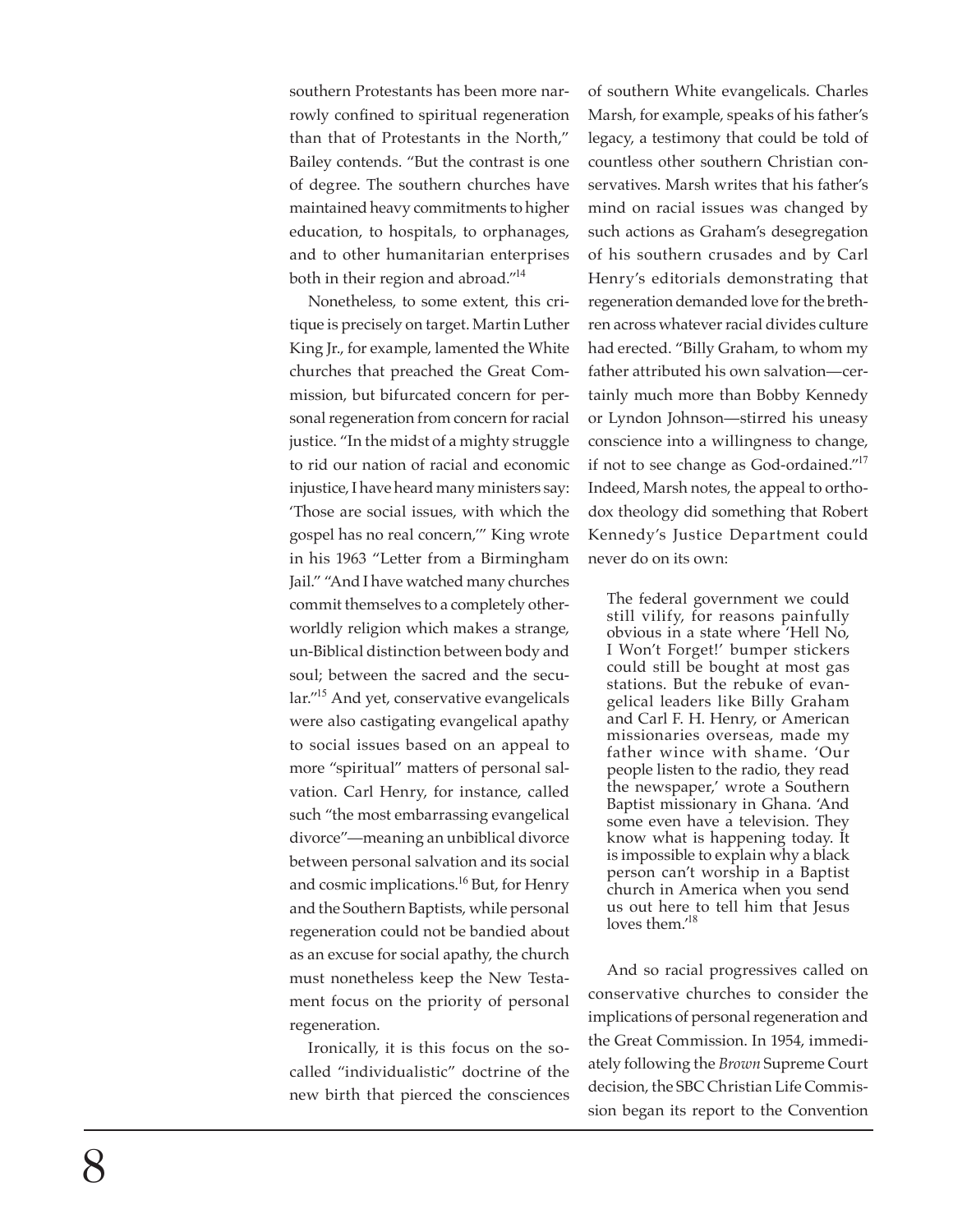with the "foundations" for Southern Baptist social concerns. Under the heading of "The Primary Need in Human Affairs," the CLC told Southern Baptists,

The first need of man in human affairs is divine regeneration. It is a commonplace truth among us that righteousness among men depends upon men made righteous by the 'washing of regeneration and renewing of the Holy Spirit.' We must continue to preach the necessity of man's spiritual relationship to God by the new birth. If we should ever weaken our message at this point our strength will fail and our works decay.<sup>19</sup>

The CLC was sure to affirm that they held no Social Gospel theology. And yet, the report continued, personal regeneration had social ramifications: "The Christian's treatment of his brother in business, industry, politics, race, or any other relationship cannot be passed off as a social matter for which he has no responsibility."<sup>20</sup>

In like manner, CLC head Foy Valentine appealed to Southern Baptists in the 1960s to see how incongruent their zeal for evangelism was with support for Jim Crow, citing the research of the SBC Home Mission Board's C.E. Autrey. "I think the race issue and our attitude toward it is curbing evangelism as nothing else is," Valentine cites Autrey. "There are many contributing factors to the decline in baptisms in recent years, but I think the basic and major contributing factor is the race issue because I don't think you can love and hate with the same heart."<sup>21</sup> Valentine likewise cited the testimony of Texas Baptists serving in Nigeria with the SBC Foreign Mission Board. "We know from personal experience after sixteen years as missionaries in Africa that no religion which preaches or practices racism has

any hope of success there," Valentine cites from a letter from missionaries John and Virginia Mills. "No amount of sacrificial giving or praying or sending of missionaries can compensate for failure at this point."<sup>22</sup> Such arguments proved persuasive to a people whose culture taught them segregation, but whose Bibles taught them the Great Commission.

Increasingly, Southern Baptists and other evangelicals began to wonder how the two could co-exist. Southern Seminary Old Testament scholar J. J. Owens, for instance, traced his own commitment to integration in part to a personal experience of the collision between Jim Crow and John 3:16:

We had a brilliant student on campus, and his wife needed to go to a hospital. He was a Southern Baptist, converted in a Southern Baptist mission program in his own country. Then he came over here to go to school. His wife came with him. She was not permitted to even be entered into the Baptist hospital because she was black. That, you know, that gets over me. What does Christianity mean if it doesn't mean, at the very least you can take someone in who is one of our own?<sup>23</sup>

Similarly, James L. Monroe, pastor of Miami's Riverside Baptist Church during the racial tensions of the 1960s, explained that "the pleas of our missionaries" were what changed his mind about segregation. "It seemed to me that if my prejudice would keep even one soul from<br>finding the Savior or add one ounce to the tremendous burdens already borne by our missionaries it was a price too big to pay."<sup>24</sup> For Monroe, this was not simply a pragmatic decision to support the "program" of world missions. It was a profoundly theological change of heart. "As I first approached the Scriptures, I had the feeling that I might find some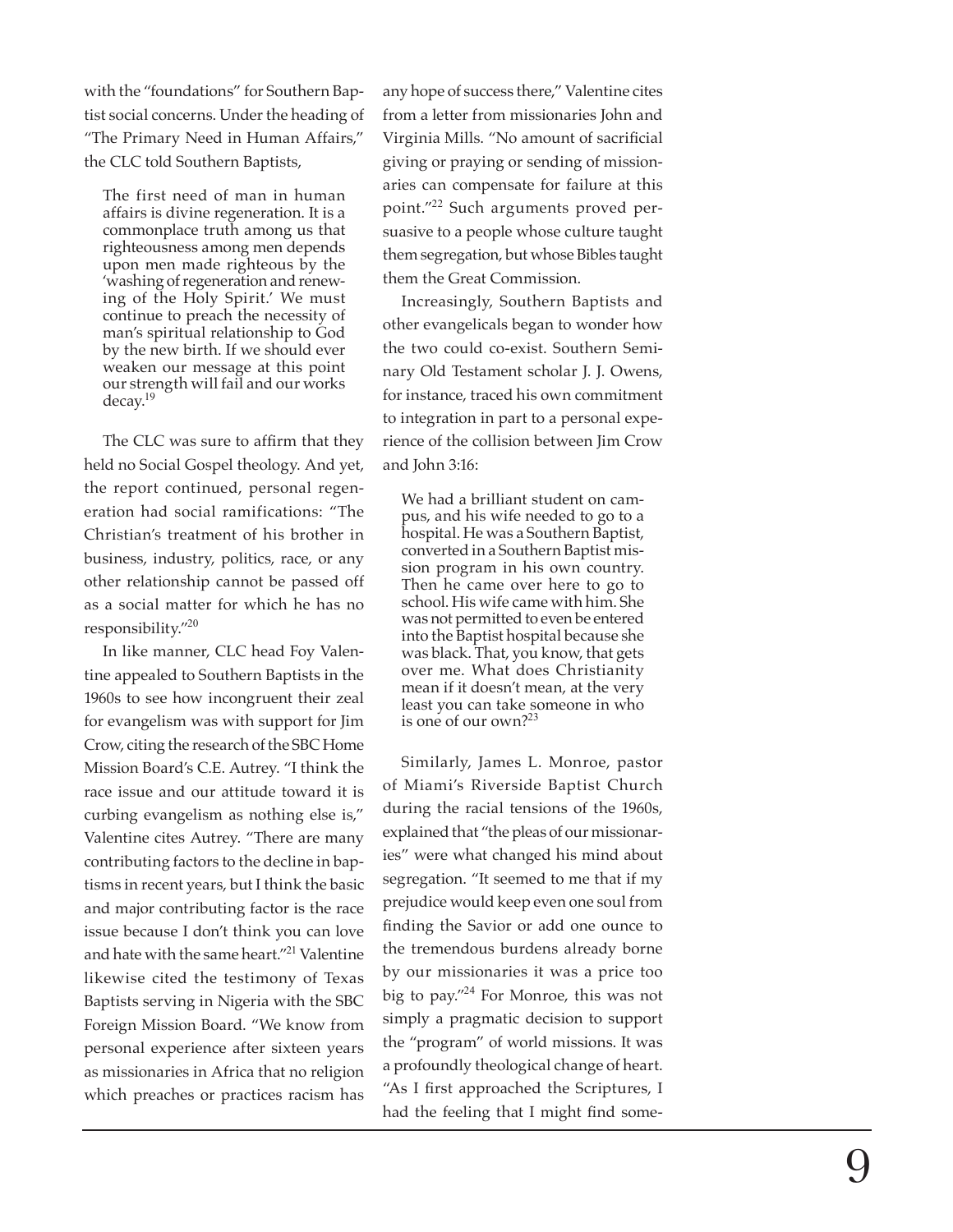thing to support the South's position," he confessed. "After all, many sincere Bible-believing Christians are staunch segregationists and believe firmly in white supremacy."<sup>25</sup> After working through the common biblical themes of the image of God*,* the Adamic origin of humanity, and the impartiality of the Spirit in regenerating men and women from every race, Monroe concluded that he could have his White supremacy or his evangelical theology, but he could not have both. "Beneath the withering heat of the Bible truth, what faith I had left in white supremacy faded away," he wrote. "I was faced with a choice: accept Southern tradition or the Word of God. What else could a Christian do?"26

The same is true of conservative patriarch W. A. Criswell, pastor of First Baptist Church of Dallas, who once notoriously defended racial segregation in strident terms before the South Carolina state legislature. In 1968, however, after being elected president of the SBC, Criswell reversed course and preached a sermon, "The Church of the Open Door," that called on First Dallas to accept members of all races. Again, Criswell pointed to the biblical doctrines of the new birth and the free offer of the gospel as the catalyst to convincing him that the liberals and moderates had the biblical high-ground on the question of race relations:

Then I said, 'Down here at the church, how shall it be? For I stand up in this pulpit and preach the gospel of the Son of God. I press an appeal for Jesus on the basis of what He has done to save us from our sins. Then shall I stand here afraid that a man might accept that appeal and might accept that invitation whose pigment is different from mine? Here I am, preaching the gospel of the Son of God and the grace of Jesus! What if, down one of these aisles, comes a little girl from the

Buckner Home [the Texas Baptist children's home], and she is black. How could I explain to that child in a thousand years that I did not really mean what I said? You go back to your pew and you go out to some other place! $^{\prime 27}$ 

Chappell compares the SBC to the national Democratic Party of the same era "who saw black voters in the North and new allies abroad as more valuable than the aging, shrinking minority of white southern fire-eaters."<sup>28</sup> And yet, the historical evidence shows no such cold calculation on the part of southern religious conservatives. Instead, southern evangelicals increasingly saw their soteriology in conflict with their popular anthropology. Southern Baptist conservatives had a legacy of White supremacy of over one hundred years. And yet they also had a legacy of conversionist theology that was even older than that—indeed, as old as the church universal. When asked to choose between Jim Crow and Billy Graham, the mainstream of Southern Baptist conservatives chose Graham, because they sensed that God was on his side.

The "extreme individualism" of evangelical revivalism—especially in its baptistic form—has been deplored extensively, by evangelicals as well as by their critics, for its numbing effects on social action. And yet it was this revivalist individualism that served as the lynchpin in the appeal for civil rights to the uneasy conscience of southern White evangelicals. Foy Valentine, for instance, was on strong biblical footing when he applied the doctrines of personal regeneration, confrontational evangelism, and individual judgment to the quest for justice for African Americans:

Avoid the paternalism which treats another as a thing and not really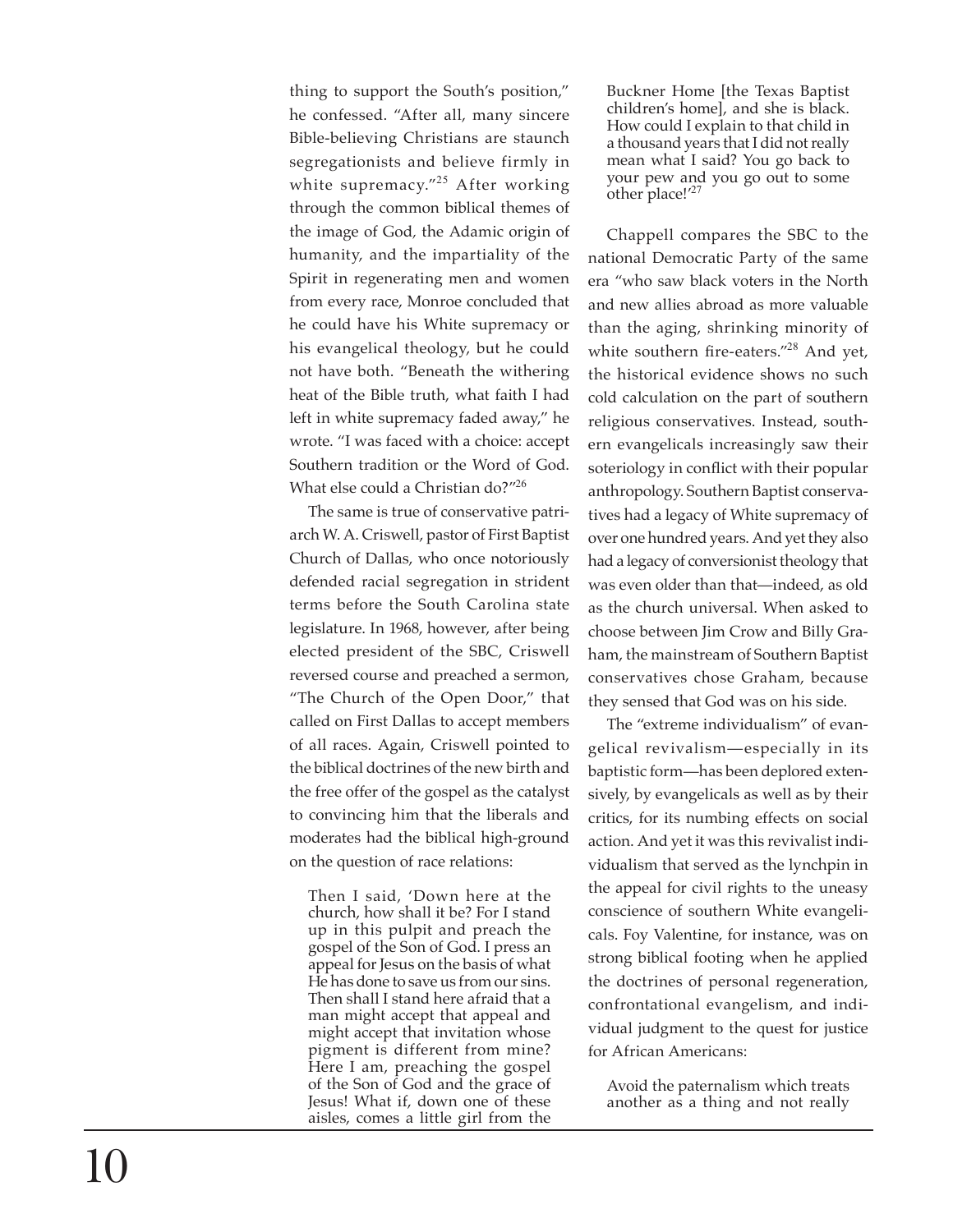as an individual. In conversation shun those categorical stereotypes which subtly downgrade those of other races or nationalities. Follow the wise counsel of James to let your speech be without offense in conveying prejudice, fomenting strife, expressing hate, or encouraging hostility. Bear positive Christian witness concerning the worth of every man before God, remembering that the basic Bible truth of the worth of the individual will never be generally applied to the victim of prejudice unless it is spelled out in concrete and minute detail.<sup>29</sup>

This "individualistic" argument is consonant with a biblical theology of the new covenant promise, in which Yahweh promised regeneration and sanctification to all the people of God, individually, by writing his law into their hearts (Jer 31:31- 34).<sup>30</sup> Yes, southern segregationists had difficulty with the implication of claiming "the other" as brothers, but so did Jewish<br>first-century Christians, who still wanted to cling to their covenantal identity as ethnic Israel (e.g. Gal 2:13-15). Thus, the New Testament apostles and prophets consistently appealed to personal regeneration as meaning that God's people come into his Kingdom through the Spirit, not through tribal identity or genetic inheritance (John 1:12). The fact that Samaritans and Gentiles experience the regenerating action of the Spirit affirms that God is no respecter of persons, and is not limited to the boundaries of circumcised flesh or racially speci fi c bloodlines (1 Pet 1:17).

This is because regeneration was not just a supernatural initiation into a new religion. It meant union with the Messiah who bore the Spirit of holiness. Ethnic rivalry in the New Testament was not treated as a social problem, but as the key stumbling block to salvation in Christ. This is because those who gloried in their ethnic distinctiveness were missing the

central claim of redemption—union with Christ and identity in him. For the apostle Paul, for instance, Peter's tacit endorsement of Jewish supremacy was not just bigotry. It endangered the truth that "I have been crucified with Christ. It is no longer I who live, but Christ who lives in me" (Gal 2:19-20).<sup>31</sup> Similarly, the apostle Paul does not devalue the tribal badge of circumcision to the Gentile Colossian believers. Instead, he affirms that they have been circumcised through the Spirit of regeneration, and therefore share "the circumcision of Christ" through union with him in baptism (Col 2:10-12). It is this Christological reality that enables Paul to write, "Here there is not Greek and Jew, circumcised and uncircumcised, barbarian, Scythian, slave, free" (Col 3:11a). This is because New Testament soteriology af fi rms that "Christ is all, and in all" (Col 3:11b).

Thus Billy Graham was not an historical anomaly. As Graham biographer William Martin notes, Graham, like other conservative evangelicals of his day, made numerous public statements eschewing social action, usually relating his political discomfort to his pessimistic dispensationalist eschatology and the priority of evangelism over social reform. And yet he was surprisingly progressive on the question of race.<sup>32</sup> Graham insisted on the desegregation of his southern crusades, not because of an elaborate political theory of natural rights, but because of his theology of the indiscriminate offer of personal salvation. Before Graham could articulate the fact that segregation was judicially and socially unjust, he could recognize that it was serving as a stumbling block to the proclamation of the gospel to unbelieving individuals of various races and economic classes. Carl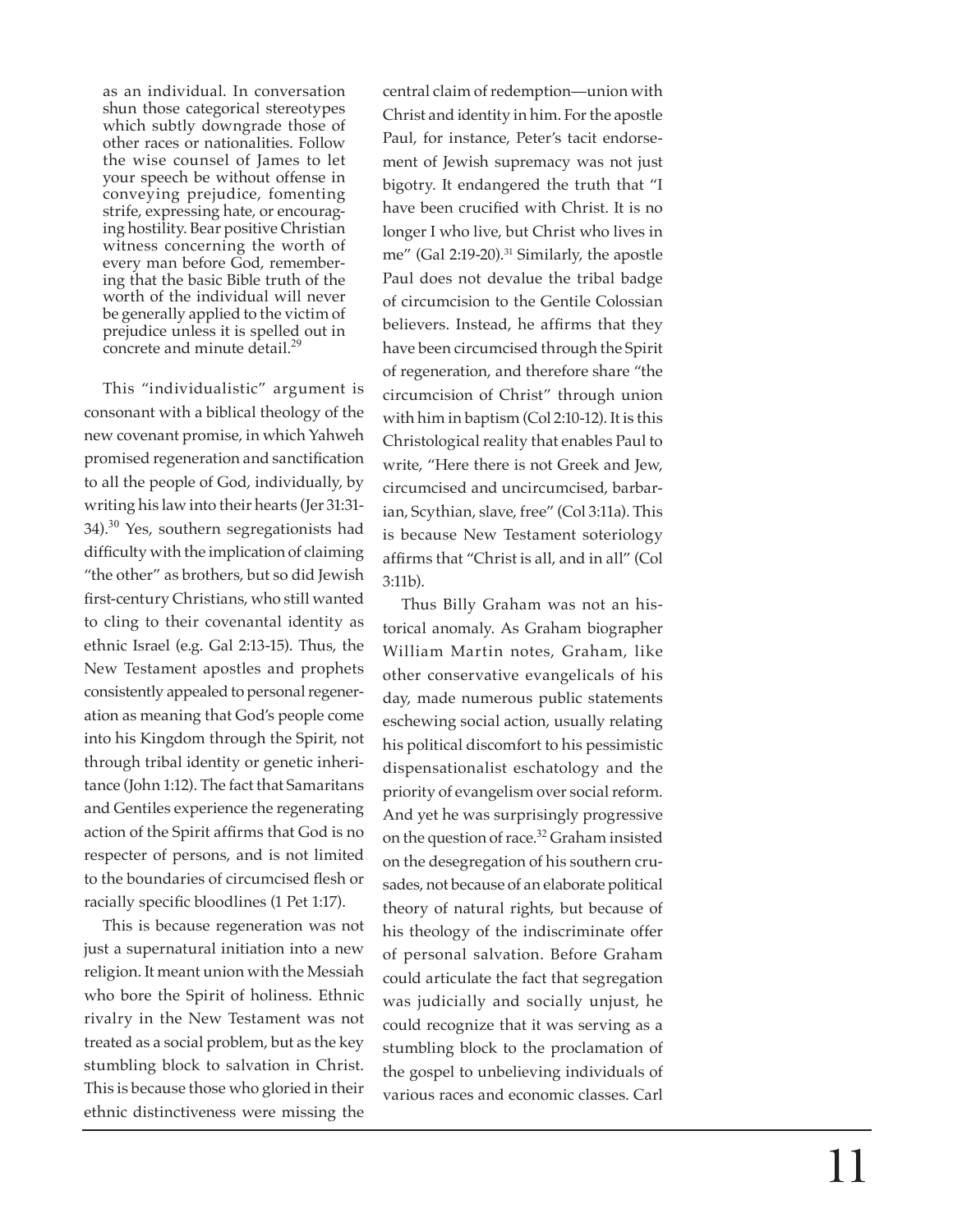Henry applied the message to the context of racial reconciliation in twentieth century America: "Because it champions the redemptive realities inherent in the Christian religion, evangelical Christianity will vindicate the judgment that the Negro is not only politically an equal but also spiritually a brother."<sup>33</sup>

This theological underpinning enabled the ethos of evangelical revivalism—even when appropriated by non-evangelicals such as King—to transform the terms of the debate away from the revolutionary options presented by both the Ku Klux Klan and Black militants such as the Nation of Islam. This is consistent with the long heritage of English and American revival movements that spurred the church to social and political engagement without sacrificing the priority of personal regeneration and evangelism. "The Wesley and Whitefield revivals were tremendous in calling for individual salvation, and thousands upon thousands were saved," noted evangelical apologist Francis Schaeffer. "Yet even secular historians acknowledge that it was the social results coming out of the Wesley revival that saved England from its own form of the French revolution."<sup>34</sup> Maintaining the priority of personal regeneration obviously is not a stand-alone antidote to racial bigotry. After all, Billy Graham's racial progressiveness was pioneering among southern clergymen. Even so, the sound commitment to evangelistic fervor among conservative evangelicals, when combined with a serious call to reflective biblical engagement on matters such as racial reconciliation, can result—and has resulted—in the transformation of hearts and minds needed to bring about a transformation of the culture.

Conservative Christianity also was

better equipped theologically than Protestant liberalism to understand what was at stake in the civil rights movement. Evangelicals knew that human nature was not perfectible through education, governmental regulation, or any other social policy. Conservative evangelicals rejected the Social Gospel construct that sin is ultimately societal and structural. Instead, they understood that sin was, first of all, a perversion of the human nature in all of its aspects—the mind, the heart, and the will. Thus, conservative evangelical Christianity could make sense of hypocrisy in the form of the Biblequoting Klansman or the "family values" espousing Citizens' Council leader. When convinced of the essential evil of White supremacy, conservative evangelicalism was also equipped theologically to see what was at stake—not just in terms of social upheaval, but also in terms of eschatological judgment. After all, if evangelical revivalists knew anything, it was the biblical scene of the Judgment Seat. And they remembered that the criterion for judgment in Jesus' depiction of that scene is the treatment of "the least of these my brothers" (Matt 25:40).

In the contemporary context, few evangelicals would not affirm that racial justice is an implication of a conversionist soteriology. Racist sentiments are as taboo as profanity in all but the most backward of churches. An evangelical who objected to Black faces on his denominational publishing house materials would now be considered a fool—if not an unbeliever. Indeed, in the year 2000 Southern Baptists revised their confessional document, **The Baptist Faith and Message, specifically** naming racism as a sin against God. In the confession, the revivalist roots of racial reconciliation are evident: "The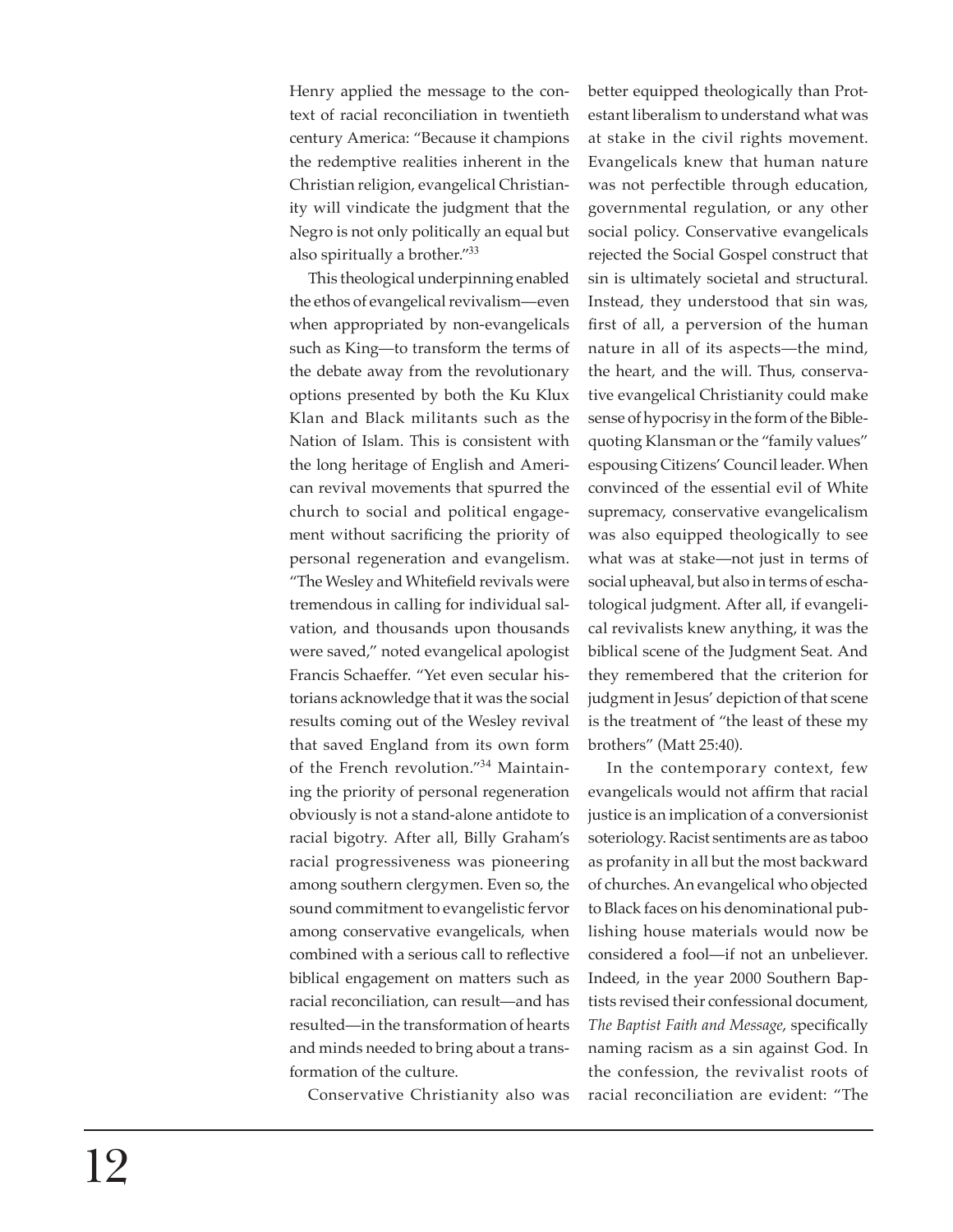sacredness of personality is evident in that God created man in his own image, and that Christ died for man; therefore, every person of every race possesses full dignity and is worthy of Christian respect and love."<sup>35</sup>

But the issues are now about more than racial tension. The contemporary cultural scene features a multitude of liberationist groups all eager to claim the social legitimacy of the civil rights movement. Chief among these, at the dawn of the twenty-first century, is the homosexual rights movement. The cultural left now calls for "same-sex marriage" based on earlier arguments for the legalization of interracial marriage. $36$  As a result, samesex couples perform acts of civil disobedience by "marrying" in ceremonies across the nation, comparing their action with Rosa Park's refusal to move to the back of an Alabama bus. The activists sing "We Shall Overcome" and cast their opponents as George Wallace standing in the wedding chapel door.<sup>37</sup> Mainline denominations are rupturing over the question of homosexual ordination—with "progressives" arguing that they are the heirs of the southern preachers who courageously integrated their churches. Some evangelicals may wonder if they are not right. Is conservative Christianity on the wrong side of history again? As the debate rages, both sides seek to claim the legacy of the civil rights movement. $38$  The problem with the homosexual liberationist appropriation is that it does not have—and can never gain—the moral legitimacy that the civil rights movement appropriated from evangelical conversionism. Not only does the homosexual liberationist movement fail to understand the Scriptures; they fail also to understand the civil rights movement.

The civil rights movement could appeal to the American consciences through the churches to a shared memory of Christian conversionism. The homosexual rights movement, by contrast, can only succeed by wiping out such memory. The homosexual liberationists not only contradict the biblical witness about the immorality of "gay" sex, they also ground their arguments in unbiblical presuppositions such as biological determinism and the impossibility of transformation for those tempted by same-sex attractions. Such arguments are confounded by the clear testimony of Scripture (i.e., 1 Cor 6:9- 11)—but also by the lyrics of every evangelical invitation hymn. Conversionist Christianity speaks to this question, but this time on the side of the traditionalists because the gay liberation movement in mainline Protestantism stands firmly in the tradition of the segregationist churches of the Jim Crow-era South. The "Amos and Andy" culture is now the "Will and Grace" culture, but cultural captivity is cultural captivity. The spirit of the age once consoled bigots by assuring them that Black people would be better off "with their own kind." The spirit of the age now consoles White liberals that homosexuals really cannot change and do not need the gospel of repentance and faith. Whether to unrepentant racists or to unrepentant homosexuals, the message is always the same—"You will not surely die" (Gen 3:4). Some evangelical pastors in the Jim Crow era once mistakenly thought they could preach the gospel and still stand in the church-house door blocking people for whom Christ died from hearing his gospel. And now some bishops and pastors mistakenly think they can administer the sacraments and stand in the church-house door blocking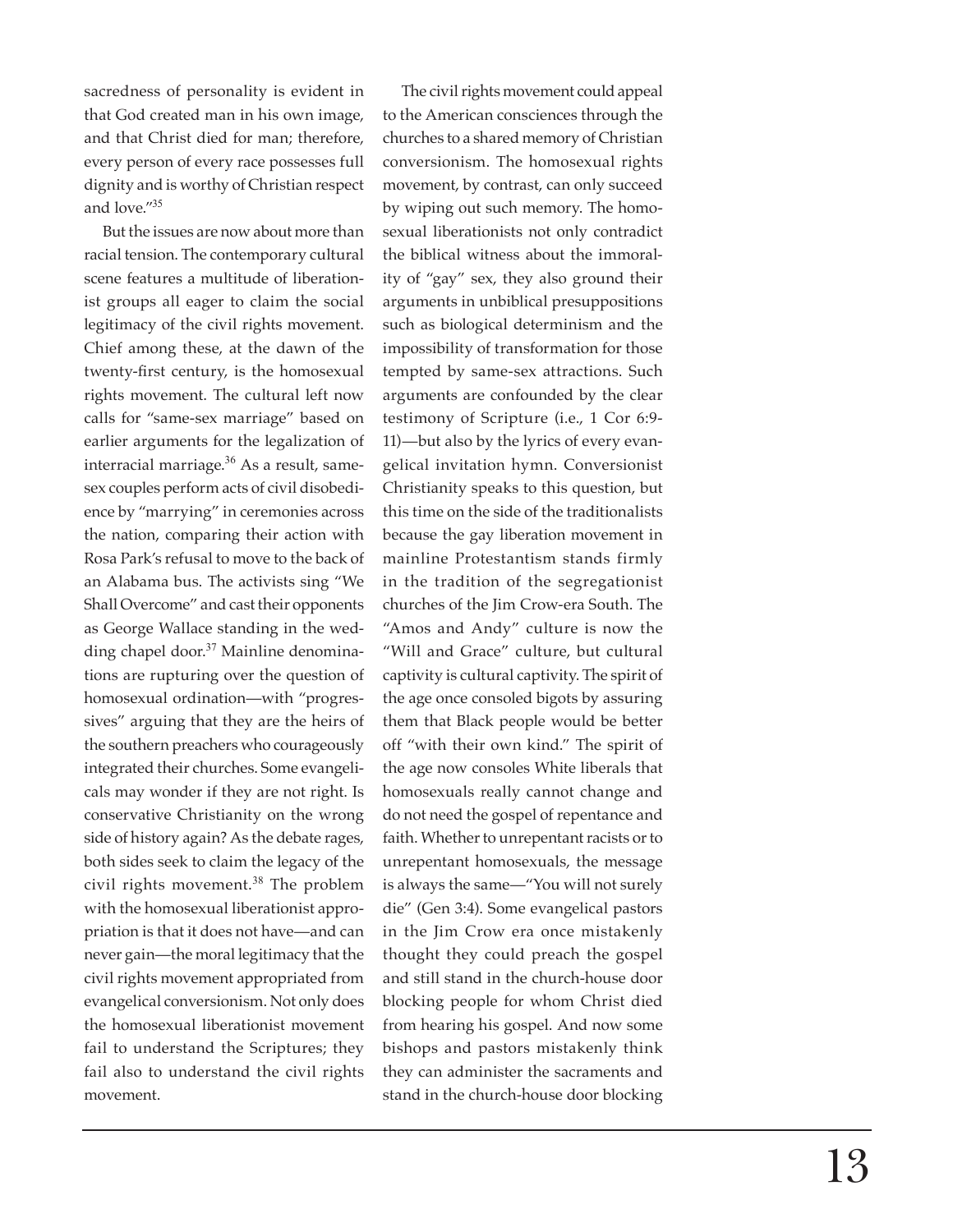those for whom Christ died from experiencing the sanctifying work of the Spirit. Sexual libertarian bishops now have the endorsement of the culture—but White supremacist pastors once shared just such legitimacy in the old South.

As evangelicals face the perennial temptation to surrender to the cultural captivity of the church, be it from the hateful white sheets of the Ku Klux Klan or from the hateful rainbow flags of the Gay Liberation Front, we must remember the lessons of Jim Crow. We must remember that we drowned out his hateful message not just with the strains of "We Shall Overcome" on the courthouse steps, but also with the strains of "Just As I Am" in our revival tents. That means evangelicals must continue to reaffirm our commitments to biblical soteriology and biblical ecclesiology. Perhaps this is what is missing from so much religious right posturing on the same-sex "marriage" debate thus far. Evangelical pulpits communicate well the disordered nature of same-sex unions. But too often, conservative evangelicals sound like a "constituency" arguing for our rights to the status quo. We speak about what is at stake for "our" marriages and "our" families—and that is all true. But conservative evangelicals should speak more about what is at stake for those tempted to follow the lie of homosexual liberation. The Apostle Paul reveals the outcome—death (Rom 1:32). That truth should make our hands tremble and our eyes moisten. We should oppose same-sex "marriage" not just because we believe Romans 1, but also because we believe John 3:16. And the culture should see us as broken-hearted revivalists, not just outraged moralists. We should not see homosexuality simply as a threat to "family values" in the

abstract. We should also weep that it is a Roman road to hell—for real people with real faces, names, and church letters. That means our churches ought to be Kingdom outposts for redemptive transformation—where those plagued with homosexual attractions can find fellow sinners who can love them, and lead them to the joys of fidelity, repentance, and healing. Evangelical theology should be revivalist enough to welcome repentant homosexuals to Christ—and to welcome them to a Spirit that can conform them to the image of Christ (Rom 8:29). In that sense, our churches should learn to sing once again "We Shall Overcome" right along with "Just As I Am."

## **Evangelical Communitarianism and the Quest for Racial Justice: The Doctrine of the Church**

Another common myth about the civil rights era is that the segregationist side was deeply intermeshed with the life of local congregations in the South. The Ku Klux Klan and the White Citizens' Council were not Christian "fundamentalist" groups. Instead, these hate groups were led by men who most often attacked church leadership and even church attendance because they feared the way Christian orthodoxy often led to a softening of racial hatred. In short, they were what contemporary evangelical church-growth leaders would call "the unchurched." As one White Citizens' Council publication put it, "The preacher is our most deadly enemy."<sup>39</sup> Indeed, David Chappell notes that an anti-ecclesiological sentiment pervaded the White supremacist and segregationist movements, found in such slogans as "Thank God There Is No Law Which Requires Church Attendance."<sup>40</sup> This anti-clericalism was remarkable in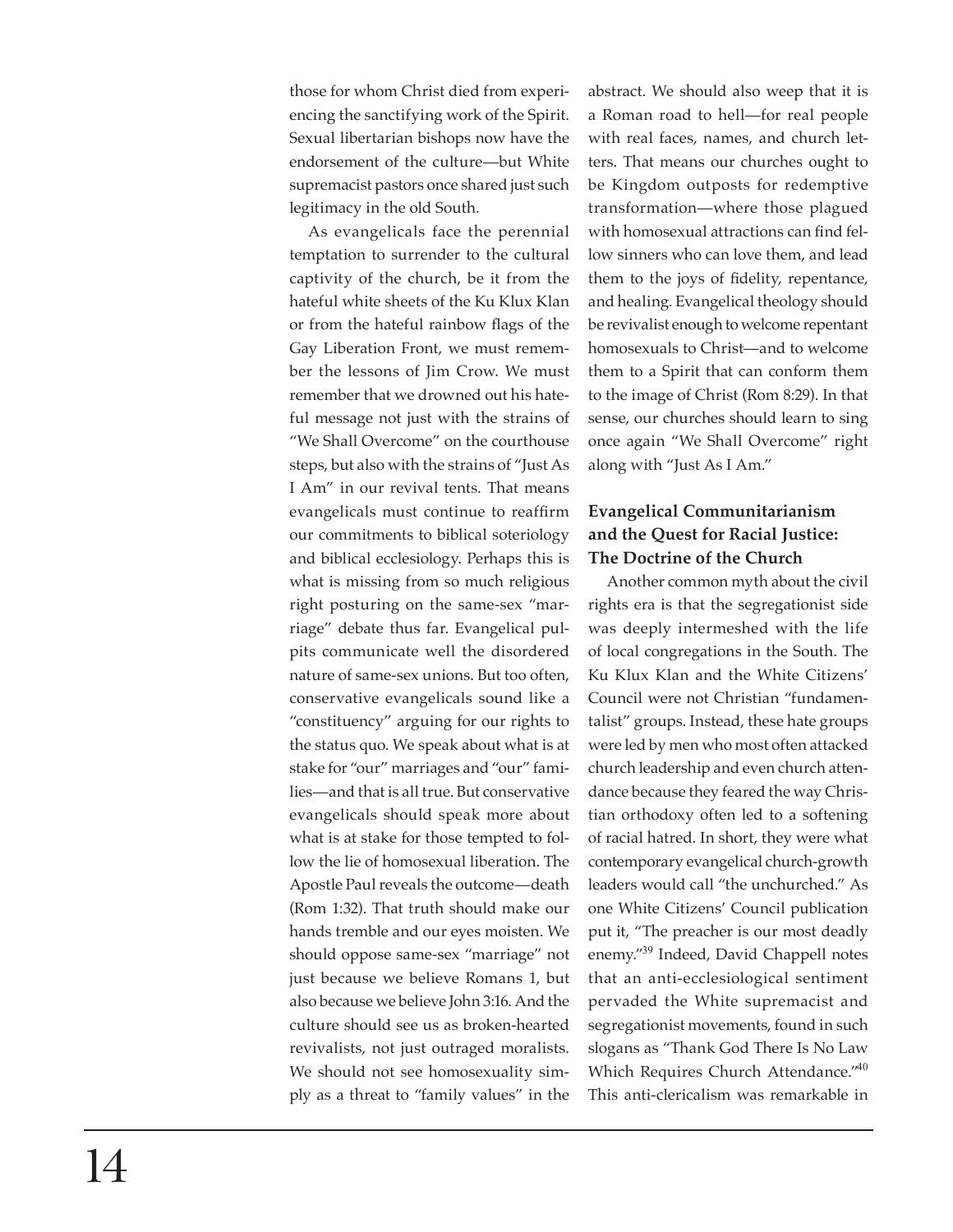a culture given what historian Kenneth Bailey calls "the exalted status of the clergyman in southern society."<sup>41</sup>

The civil rights movement understood that moral legitimacy required more than constitutional guarantees of individual liberties, and more than a natural rights argument for human dignity. In taking on the established traditions of the old South, they must cast an alternative vision of human community. The Social Gospel provided a part of this vision with its broad understanding of the Kingdom of God as "the Fatherhood of God and the brotherhood of man," a slogan used so often by mainline political leaders in the twentieth century that newspaper reporters began to refer to it by its acronym "BOMFOG." <sup>42</sup> Martin Luther King Jr. captured this basic human communitarian longing with his persistent rhetorical vision of the "beloved community." For King, this community vision was grounded more in Walter Rauschenbusch's concept of the Kingdom of God than in a baptistic understanding of the covenant congregation.<sup>43</sup> As historian Fredrik Sunnemark observes, the concept "represents the way the utopian notion of the kingdom of God becomes a definite feature of the daily struggles of King and the civil rights movement."<sup>44</sup> King's "beloved community" imagery was present in his rhetorical (and virtually eschatological) vision of the day in which "the sons of slaves and the sons of slaveholders" would "sit down together at the table of brotherhood."

The communitarian critique of exclusionary White supremacy in the South was a crucial factor in the downfall of Jim Crow. But conservative evangelicals were confronted, not with an abstract definition of "community," but with the more compelling New Testament doctrine

of the church. Southern Baptist ethicist Henlee Barnette, for instance, pointed out that the popular racist interpretation of passages such as Ephesians 4:3 and 13 on the unity of believers in Christ tried to abstract such unity from the church. "Segregationists interpret this statement as a purely spiritual relationship resulting from mystical union with Christ," he wrote. "Integrationists give the passage a more comprehensive meaning, pointing out that Paul freely took Jewish converts into the Gentile Christian churches on the basis of faith and not race."<sup>45</sup> Barnette here pegged an important critique of the segregationist argument—a hermeneutic that was closer to a Gnostic mysticism than to orthodox Baptist ecclesiology. Foy Valentine, for instance, pointed to the Pauline teaching that Christ had broken down the dividing wall between Jew and Gentile in the church (Eph 2:13-14) and to Peter's revelation that the Gentile Cornelius could not be called unclean (Acts 10:28). $46$  Segregationists in the South seemed to understand that ecclesial unity would lead ultimately to social and political equality. To combat the ecclesiological arguments of the racial progressives, segregationists had to resort to the tired and pragmatic claim that differing worship styles should keep White and Black Christians apart in their churches. When segregationists did attempt more substantive arguments, they were forced to employ a liberal hermeneutic that evacuated the New Testament text of its clear meaning about the unity of believers in the church. This meant segregationists found themselves severing the reality of the local congregation from the reality of the coming Kingdom of God. As David Chappell recounts, Carey Daniel, segregationist pastor of the First Baptist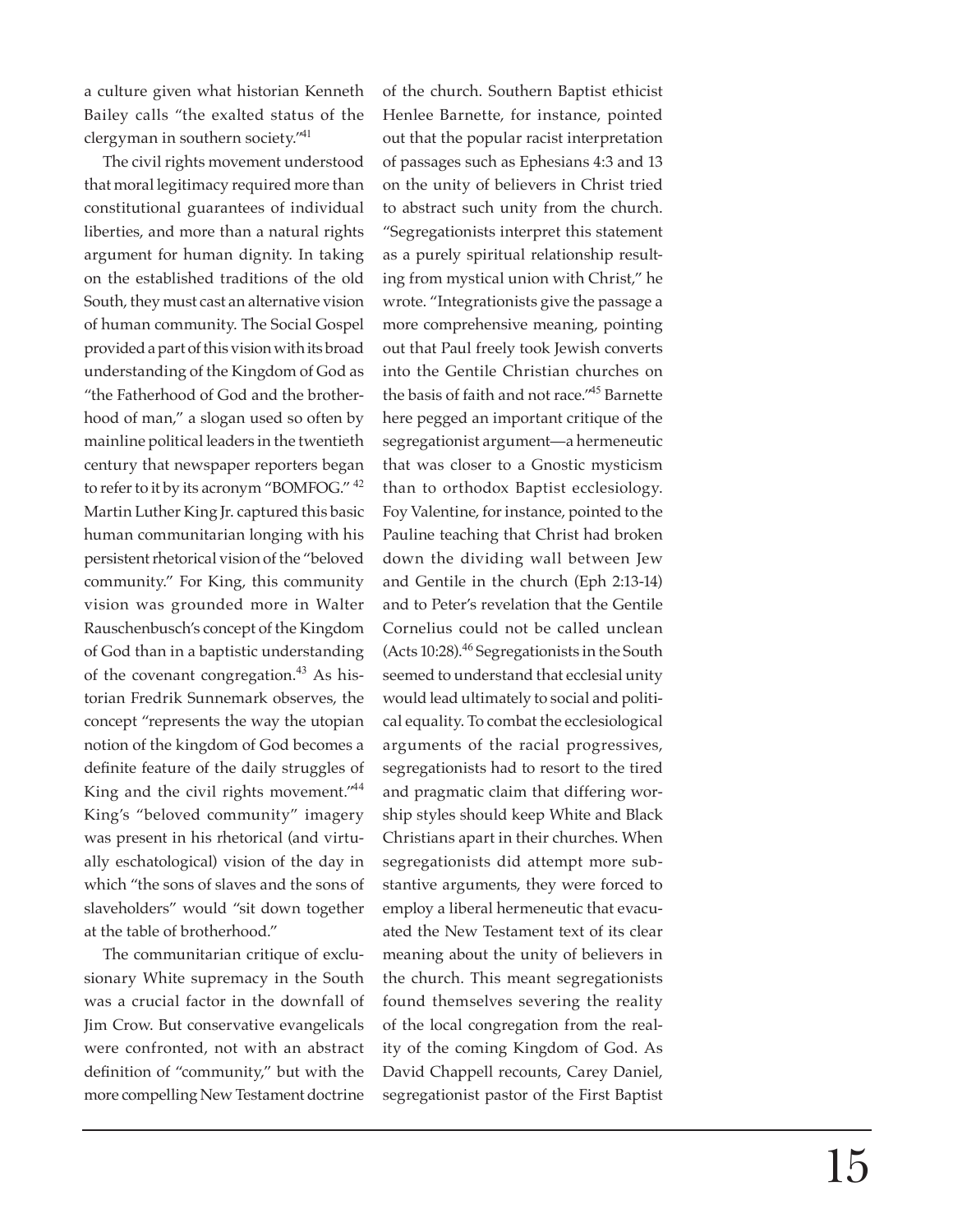Church of West Dallas, could not argue that there would be racial segregation in the eternal state. And so he pointed to the discontinuity of marriage and childbearing in the age to come to argue, "There are some things which are perfectly right and proper on earth which would be wrong in heaven, including racial segregation."<sup>47</sup>

Such segregationist arguments could not help but ring hollow among southern evangelicals who saw their Sunday gatherings as, in the words of hymnwriter Fanny Crosby, "a foretaste of glory divine."<sup>48</sup> Revivalist White congregations, after all, were filled on any given Sunday with worshippers singing "When We All Get to Heaven." They also were acutely aware of the New Testament imagery of the church as the "household of God" (Eph 2:19; 1 Tim 3:15), a theme that, again, emerged consistently in southern evangelical hymnody.<sup>49</sup> Even more important, was the emphasis on "brotherhood," not just as an abstract concept of neighborly kindness, but the specific "brotherhood" of the church, which evangelicals were taught to believe transcended all earthly considerations. Historian Randy Sparks argues that the "counter-culture" of the working class Protestant congregations in the Deep South carried an incipient threat to White supremacy from as early as the 1800s in churches that received slaves as members— since baptizing African Americans and calling them "brother" and "sister" meant that a racist ideology would be hard to maintain long-term on theological or biblical grounds. $50$  As essayist Wendell Berry points out, it is hard to overestimate "the moral predicament of the master who sat in church with his slaves, thus attesting his belief in the immortality of the souls of people whose bodies he owned and used."<sup>51</sup>

Such theological tensions were negotiated by the time of the civil rights movement by the almost universal experience of racially-segregated congregations in the South.

And yet, this could not be ideologically tenable long-term, especially for Baptists, whose distinctive believers' church theology mandated an intimate connection between soteriology and ecclesiology. Thus, the appropriately individualistic arguments about the "souls" of Black people could not stop there. For these evangelicals, believers were not just "souls" on their way to eternity. They were "brothers" responsible to approximate in their congregations the coming messianic kingdom. This is consistent with a New Testament emphasis on both soteriology and ecclesiology as subsets of Christology. The priority of personal regeneration does not mean necessarily an internalized, individualized pietism, since regeneration is inherently cosmic and communitarian. The Old Testament prophetic hope of regeneration is about the restoration of the Israelite nation (Ezek 37:1-28). With this background firmly in place, Jesus assumes Nicodemus should recognize the hope of the "new birth" as the inheritance of the Kingdom of God (John 3:3,10), which every pious Israelite would have seen as a community hope—the restoration of the nation under the kingship of the Davidic son. Thus, the New Testament uses the same term for the individual experience of Spirit renewal (Titus 3:5) and the cosmic restoration of the creation (Matt 19:28). This dynamic of personal salvation resulting in interpersonal reconciliation was at work as early as the Jerusalem Council recounted in the Book of Acts. The gathered disciples called for social reconciliation between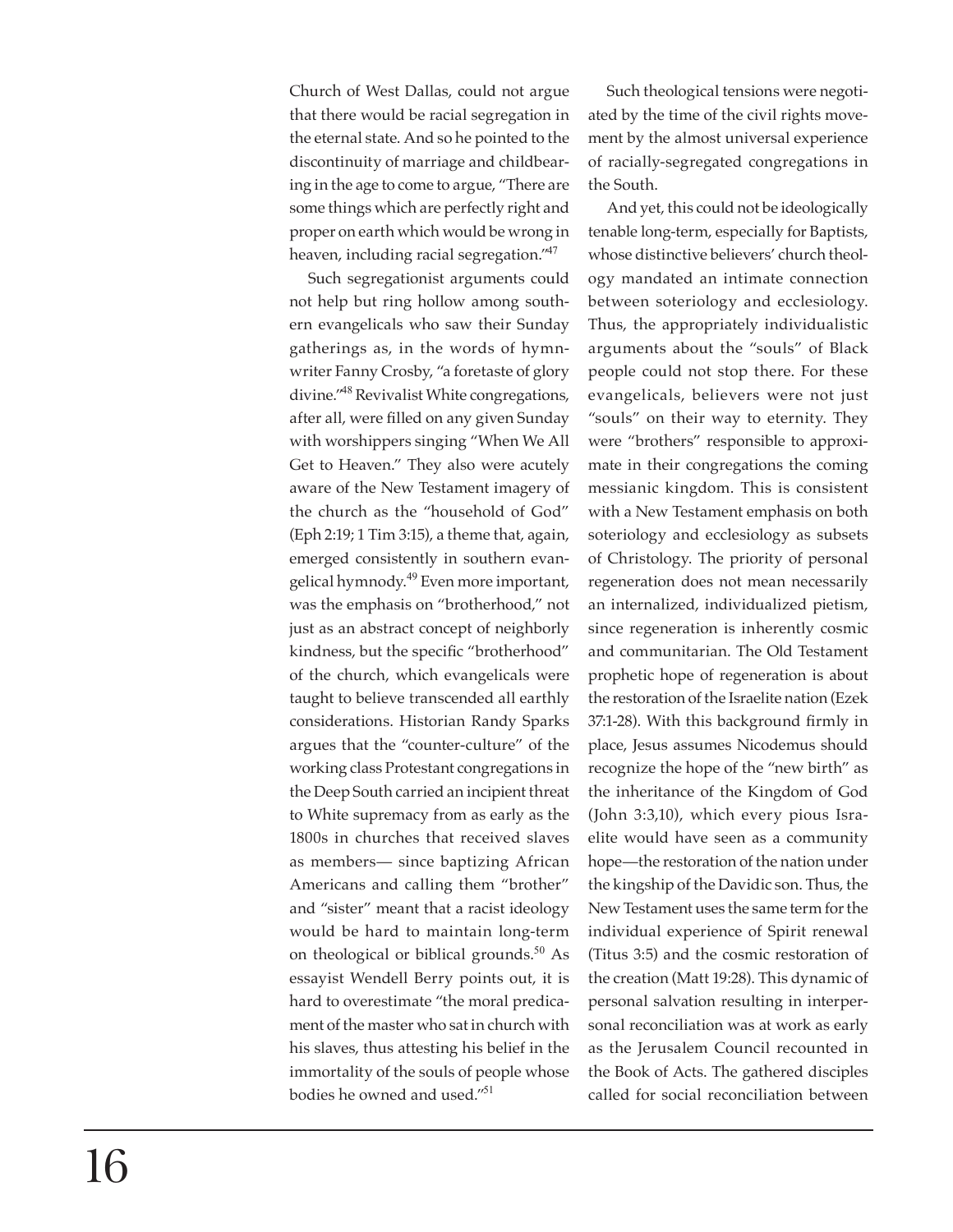Jewish and Gentile believers precisely because both had experienced the Davidic covenant blessings of the one Holy Spirit (Acts 15:8, 14-19). Likewise, the apostle Paul could appeal to Jews that "Gentiles are fellow heirs, members of the same body" because they were "partakers of the promise in Christ Jesus through the gospel" (Eph 3:6). Thus, the apostle Paul considers the racial unity of the church at Ephesus to be more than a commendable manifestation of neighbor love. It is a revelation that Jesus is assembling his cosmic kingdom over which he rules as head (Eph 1:20-22).

The unified church is therefore a sign to the demonic powers (Eph 3:10) of the triumph of Jesus as the true Israel (Eph 2:11-13,19-20), the last Adam (Eph 2:15-  $17$ ), and the final Temple (Eph 2:21-22). Racial division in the church in the New Testament is not a matter of ethics; it is a matter of Christology and ecclesiology: "For in one Spirit we were all baptized into one body—Jews or Greeks, slaves or free—and all were made to drink of one Spirit" (1 Cor 12:13). Thus, segregationist evangelicals felt the sting of the accusation that they would have a "hard time in heaven" with a Kingdom assembled from every tribe, tongue, nation, and language (Rev 5:9-10). The sting was the same delivered by James to the first-century church, divided not only over the issue of race but also that of class, when he asked how Christians could exclude from their assembly those God had chosen as "heirs of the kingdom" (James 2:5).

This ecclesiological focus of racial reconciliation is perhaps the greatest ongoing failure of contemporary evangelicalism to learn the lessons of the civil rights movement. Conservative Protestants have appropriated the soteriology

of racial reconciliation much more easily than they have appropriated the ecclesiology of racial reconciliation. Even when evangelical activists have embraced the need for racial reconciliation, it is most often in the model of the massive parachurch "crusade" (such as the "Promise Keepers" men's movement's admirable work in this area) rather than that of the local congregation. For the most part, churches are still divided—perhaps even more divided—between suburban White congregations and urban Black congregations. This stratification is not only by racial categories, but by socioeconomic categories as well, with entire sectors of evangelicals commending a church-planting model based on racial, ethnic, and socioeconomic homogeneity. Conservative evangelicals have succeeded admirably in reaching minority communities—even as mainline Protestantism splinters into an "identity politics" model of competing ethnic and sexual caucus groups within their denominational canopies. And yet, the ecclesiological conscience is uneasy still. After all, it would have been relatively uncontroversial to plant Gentile Christian churches and Messianic Jewish synagogues across the first-century Roman Empire. What *was* controversial was one community with one people—all claiming one Spirit, one King, one inheritance, and one identity in Christ. The ecclesiology of the racial progressives shamed the racist churches precisely because it was not an implication, but an explicit theme of the New Testament. If contemporary evangelicals are to claim this biblical legacy, it will mean moving away from thinking of congregations as "African American" and "White," or "white-collar" and "blue-collar." It will mean that local congregations must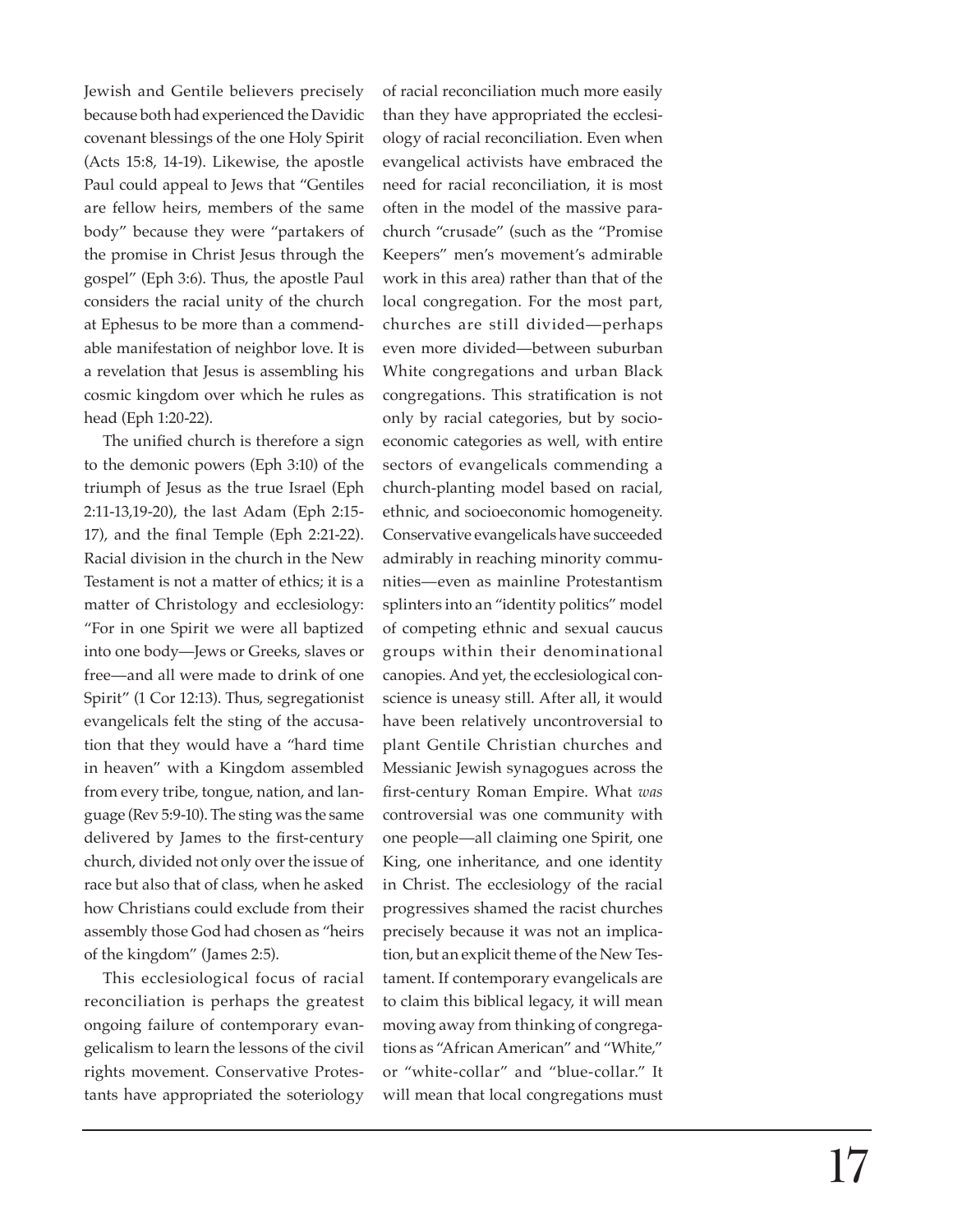model the way in which a multinational messianic kingdom will reflect eternal reconciliation between diverse ethnic, economic, racial, and social groups. Such churches might be "multicultural," but they will empty that word of its current meaning in the lexicons of leftist tribalization. Instead, such churches will testify to the unity of Christ, as members who have nothing else in common point to the regenerative sovereignty of the Spirit and the global scope of the coming reign of Christ. This will mean a rethinking of church outreach and church planting in order to see the church less in terms of a corporate franchise and more in terms of a colony of the Kingdom.

#### **Conclusion**

Joseph Califano, an Italian Catholic Democrat political powerbroker who served in the Lyndon Johnson and Jimmy Carter Presidential Administrations, recalls in his memoirs his exhilaration when, as a young law student, he heard the news of the Supreme Court's *Brown v. Board of Education* ruling. He was elated precisely because the decision resonated with his already deeply held religious beliefs about the nature of humanity and the impartiality of God. "To me the Court's decision was as rooted in the Thomistic philosophy and Ignatian values I'd learned at Holy Cross as it was in the equal protection clause of the United States Constitution," he writes. "I saw the decision as a perfect blending of the spiritual values propounded by the Jesuits and the legal rights propounded by the decidedly secular and predominantly liberal professors at Harvard Law School."<sup>52</sup> Sadly, it took conservative evangelicals especially Southern Baptists—far longer to perceive that the call for civil rights

was rooted in Pauline theology and the cherished values of the baptistery and the revival tent.

The arguments for racial reconciliation were persuasive to conservative evangelicals because they appealed to a higher authority than their cultural captivity—the authority of Scripture. And this authority could not be muted by a claim to a "different interpretation" because the racial equality argument was built on premises conservatives already heartily endorsed—the universal love of God for all persons, the unity of the race in Adam, the Great Commission, and the church as the household of God. With this being the case, the legitimacy of segregation crumbled just as the legitimacy of slavery had done in the century before—and for precisely the same reasons. After all, abolition did not win the day through the utopian rhetoric of John Brown and his fellow revolutionaries.<sup>53</sup> Abolitionist arguments did not gain ground so long as they appealed to Enlightenment egalitarianism, while ignoring biblical concepts like sin, atonement, and redemption. More persuasive, however, were the biblical arguments of orthodox Protestants like William Wilberforce in England and Charles G. Finney in the United States, who called slavery what it clearly was: not just an injustice or an inequity, but a sin against God and neighbor and a repudiation of the gospel.

After all, as historian Steven J. Keillor points out, the "biblical" arguments of slaveholders could not legitimize slavery precisely because they were built more on a commitment to regional capitalism than on the biblical text:

The acts of Europeans who argued against their God cannot be blamed on Christianity, its Scriptures or its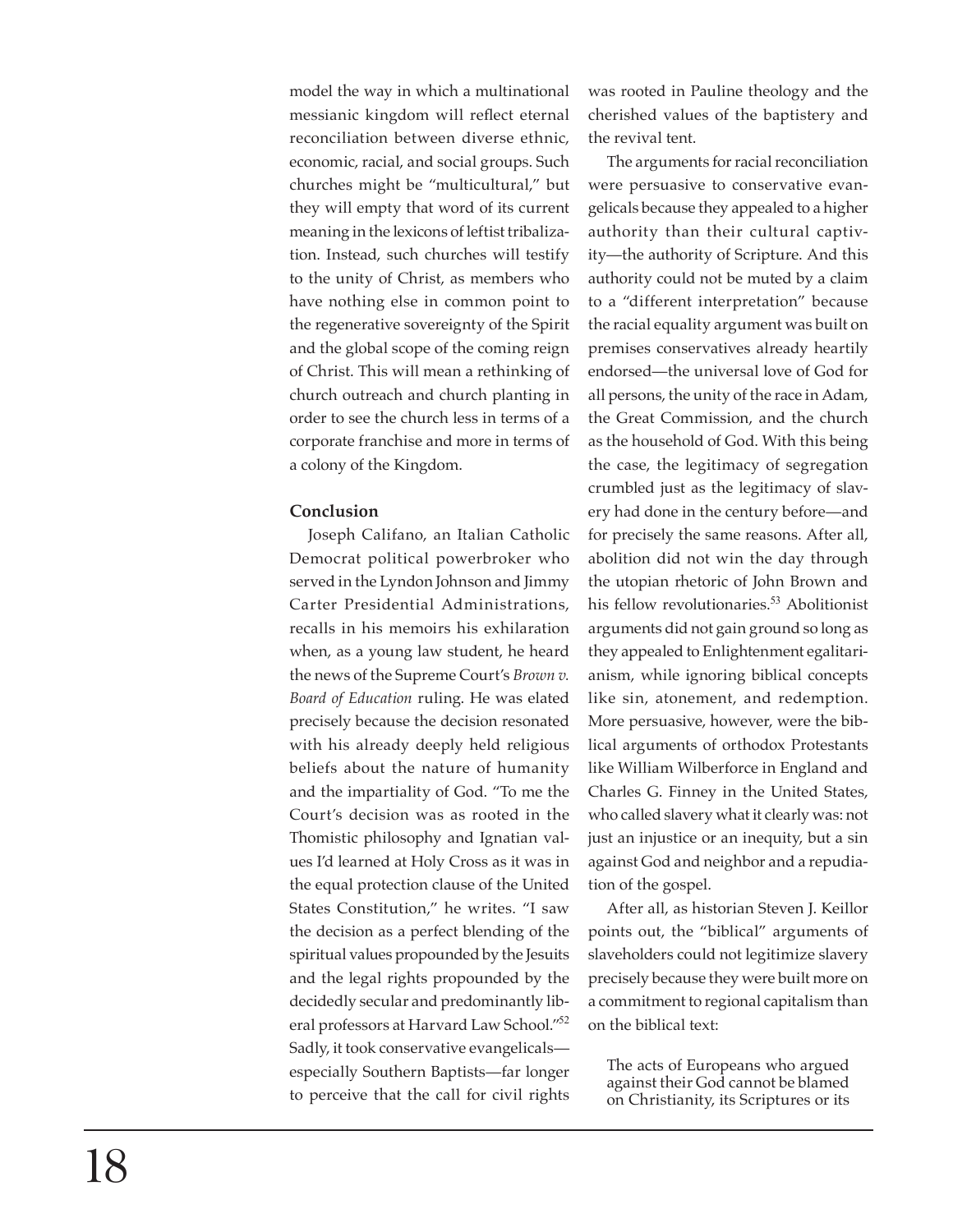God. It did not *advocate* slavery. It commanded believers to work with their own hands and to serve others. An obedient Christian was stripped of the motives for acquiring salves. In one of his lists of 'the ungodly' the apostle Paul included 'slave traders.' In his list of ungodly Babylon's merchandise, John included the 'bodies and souls of men.'<sup>54</sup>

In this sense, Southern Baptists had been con fl icted theologically since 1845, when the Convention, even as it split from the Northern Baptists over slavery, resolved to make evangelism and churchplanting among African Americans a major priority.<sup>55</sup>

On the question of racial justice, significant change has happened—and with dramatic results. The typical "moderate" Baptist congregation in the South is most often the picture of gentrified White suburbia, while a rapidly growing segment of Southern Baptist life consists of conservative, evangelical African American, Asian American, and Latino churches. Historians and social scientists have noted that contemporary conservative evangelicals—including Southern Baptists—have articulated a progressive view of race relations, even as they stand counter the culture on other questions, such as gender roles and human sexuality. Some have suggested that this is a culture accommodation—a relatively unexplainable deviation from a racist, sexist fundamentalist's sect's revolt against "pluralism." Historian Andrew Manis, for instance, posits that "concern about race and the changes brought about by the civil rights movement was a catalyst that set in motion the Southern Baptist fundamentalist takeover movement, its involvement with the Religious Right, its support of Ronald Reagan and the Republican party, and its enlistment in the culture war."<sup>56</sup>

And yet, why not race? Southern Baptists are willing to be clearly countercultural on the question of gender roles, so why would they yield to the culture at this point—and not just yield but publicly apologize for a legacy of racial hatred while aggressively reaching out to the African American community? One contemporary Baptist liberal suggests that tomorrow's conservative Southern Baptists will apologize for a complementarian view of gender relations, just as their forebears apologized for a "conservative" view of racial relations.<sup>57</sup> Such a view neglects, however, the fact that Southern Baptists and other conservative evangelicals did not simply bow to the cultural winds on the race issue. Instead, it was conservative evangelical revivalism that, at least in part, *changed* the cultural winds in America on this issue—and did so from a distinctively orthodox theological base. The civil rights movement served to expose that conflicted theology—and to drive conservative southern evangelicals back to the Bible they claimed to believe. These arguments changed the culture of the churches—and ultimately the culture of the South—because they carried with them the authority of the oracles of God. Regenerate hearts ultimately melted before such arguments because in them they heard the voice of their Christ, a voice they found in the Scriptures themselves.

Conservative evangelicals in the South must be careful to remember the ways in which our soteriology and ecclesiology served to chasten our perverted anthropology. It is to our shame that we ignored our own doctrines to advance racial pride. And it is to our further shame that, in so many cases, we needed theological liberals to remind us of what we said we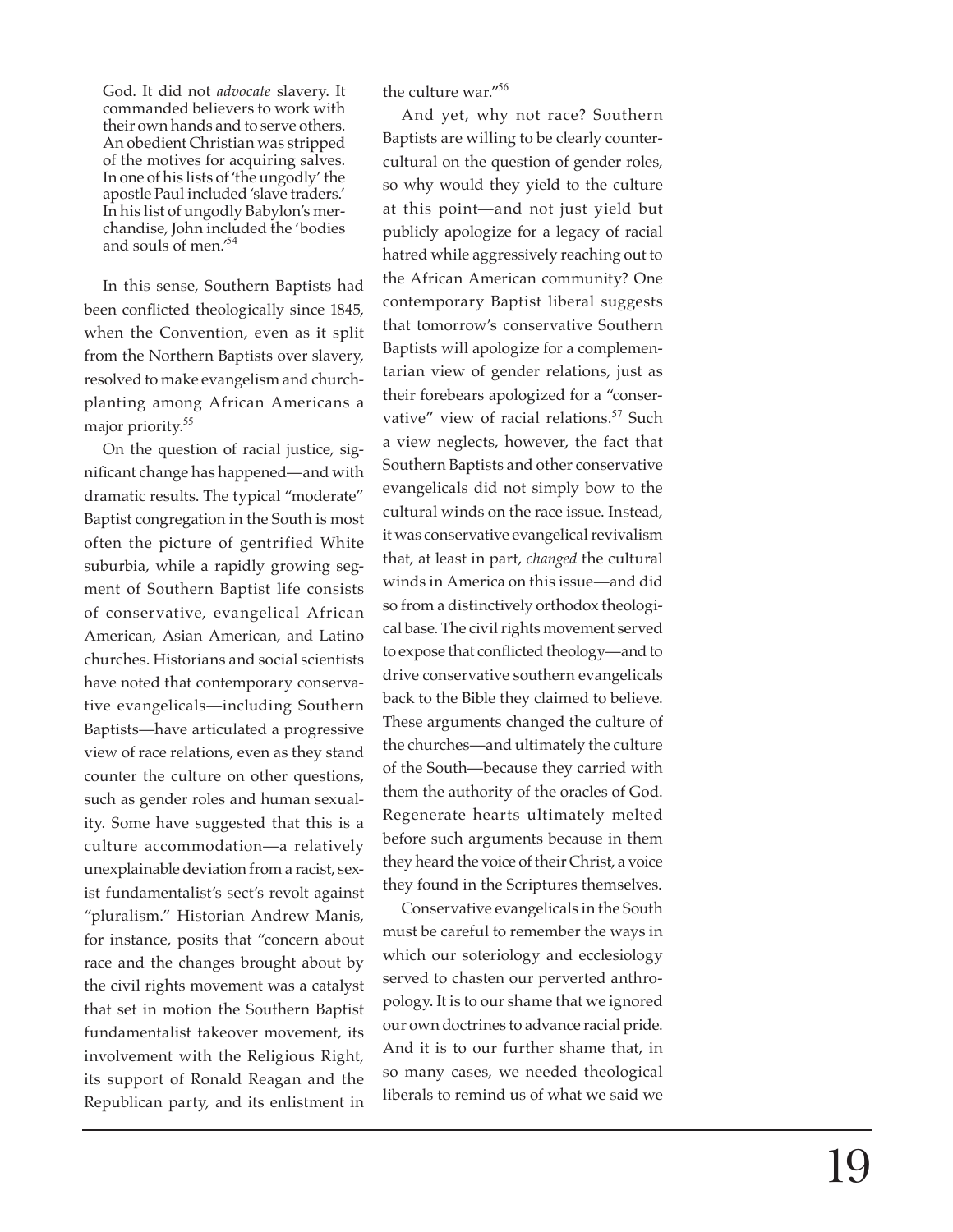believed. But we must never consider racial injustice to be a problem solved—or even a uniquely American issue. Jim Crow is not simply a social problem. He is deep within the hearts of fallen human beings—a hatred of one another that can express itself to varying degrees in the segregation of the old South, the death camps at Auschwitz, the Cambodian killing fields, terrorist jihad in the Middle East, or in the subtle self-righteousness of a successful middle-class American churchgoer.

Jim Crow never really dies. His murderous hatred of the brothers is as old as Cain (1 John 3:12-15)—indeed as old as the Serpent of Eden (John 8:44). Jim Crow and his shape-shifting successors should not surprise conservative confessional Christianity. We have ancient doctrines of sin, redemption, and ultimate consummation that warn us such evil exists, and that it will only be defeated ultimately when the messianic Kingdom of Jesus finally overthrows every human Tower of Babel (Dan 2:44). But evangelical theology must move beyond intuitionism to an ongoing and full-orbed examination of how a biblical theology counteracts this persistent temptation to glory in our tribal categories rather than in our identity in Christ. But we do not just need an evangelical theology to frame our thoughts about racial hatred. We need an evangelical missiology that transforms our churches into showcases of the cosmic reconciliation brought about by the triumph of Christ. And we need an evangelical spirituality that is constantly on guard for racial hatred in our own secret thoughts, inclinations, and intentions. Conservative evangelicalism ought always to remember that we did not just find Jim Crow in our universities, our courthouses, and our lunch counters; we found him in our Sunday school classes, in our pulpits, in our personal prayer times—and in our mirrors. As conservative Christians face the twenty-first century, we must continue the struggle against racial and ethnic hostility, and we must do so with a theologically informed prophetic voice. But we must also remember that racial justice is much more than a socio-political issue. We must maintain our constitutional and legislative guarantees of civil rights, but we must also remember that the cosmic roots of such problems lie where legislation can never reach. Southern Baptist ethicist Foy Valentine was no conservative, and no evangelical. It was he, in fact, who castigated the term "evangelical" as a "Yankee word."<sup>58</sup> He was theologically deficient at many points, including his response to later ethical challenges such as the scourge of legalized abortion. But Valentine summed up the most profound summation of an evangelical theological approach to racial relations, when he asked Southern Baptists in the era of Jim Crow, "What can Christians do about racial prejudice? Be the church and preach the gospel."<sup>59</sup>

#### ENDNOTES

<sup>1</sup>Jerrold M. Packard, *American Nightmare: The History of Jim Crow* (New York: St. Martin's Press, 2002), 159.  $\textsuperscript{2}$ Ibid., 156.

<sup>3</sup>For a history of such groups, see Chip Berlet and Matthew N. Lyons, *Right-Wing Populism in America: Too Close for Comfort*  (New York: Guilford, 2000), 33-103.

<sup>4</sup>David L. Chappell, *A Stone of Hope: Prophetic Religion and the Death of Jim Crow* (Chapel Hill: University of North Carolina Press, 2004), 2.

<sup>5</sup>Ibid., 3. Evangelical Protestants, of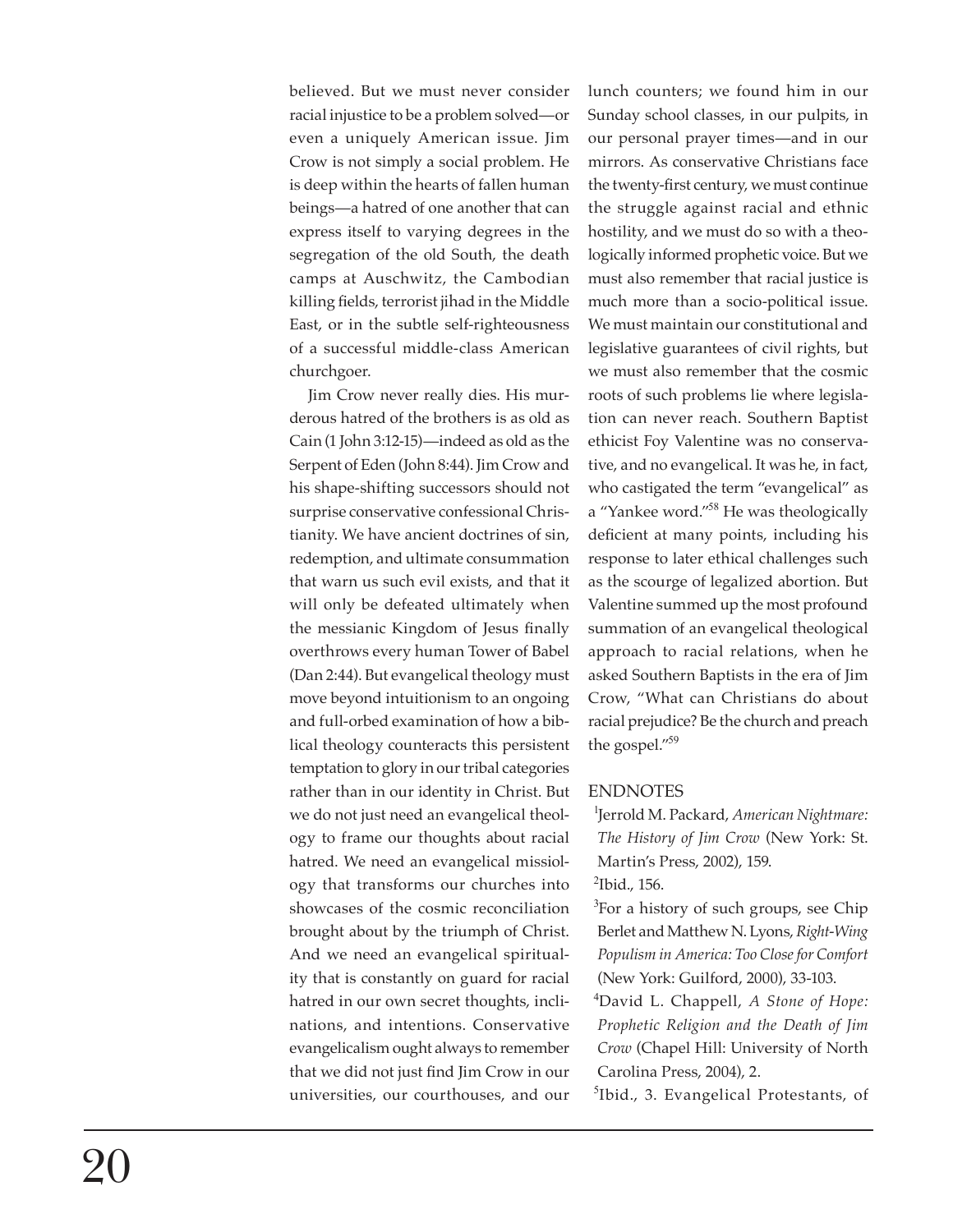course, rightly would take issue with Chappell's characterization of their most deep-seated convictions as "myth." But Chappell's language further underscores the remarkable nature of his claim. He is not an evangelical partisan, but an outsider observing what he sees as a socio-religious phenomenon.  $6$ Ibid., 5.

<sup>7</sup>*Annual of the Southern Baptist Convention,* 1954 (Nashville: Southern Baptist Convention Executive Committee, 1954), 56.

<sup>8</sup>Charles Marsh, *The Last Days: A Son's Story of Sin and Segregation at the Dawn of a New South* (New York: Basic, 2001), 49.

<sup>9</sup>Ibid., 173-74.

- <sup>10</sup>For an analysis of King's theological commitments in comparison with Protestant liberalism, neo-orthodoxy, and liberation theologies, see Noel Leo Erskine, *King Among the Theologians* (Cleveland: Pilgrim, 1994).
- <sup>11</sup>James J. Thompson Jr., *Tried as by Fire: Southern Baptists and the Religious Controversies of the 1920s*  (Macon, GA: Mercer University Press, 1982), 46.
- <sup>12</sup>Carl F. H. Henry, *The God Who Shows Himself* (Waco: Word, 1966), 67.
- <sup>13</sup>John Shelton Reed, *Minding the South* (Columbia, MO: University of Missouri Press, 2003), 24-25.
- <sup>14</sup>Kenneth K. Bailey, *Southern White Protestantism in the Twentieth Century* (New York: Harper and Row, 1964), 164.
- <sup>15</sup>Martin Luther King Jr., "Letter from a Birmingham Jail," in *A History of Our Time: Readings on Postwar America,* ed. William H. Chafe and

Harvard Sitkoff (New York: Oxford University Press, 1987), 189. <sup>16</sup>Carl F. H. Henry, *The Uneasy Conscience of Modern Fundamentalism*  (Grand Rapids: Eerdmans, 1947). <sup>17</sup> Marsh, 255.

 $18$  Ibid., 254.

<sup>19</sup>"Forty-Sixth Annual Report of the Christian Life Commission," *Annual of the Southern Baptist Convention,* 1954, 400.

- $20$  Ibid.
- <sup>21</sup>Foy Valentine, *Southern Baptists and the Contemporary Racial Crisis* (Nashville: Christian Life Commission of the Southern Baptist Convention, 1966), 10. Valentine here cites C.E. Autrey, "Evangelism, Missions, and Race," *Christianity and Race Relations* (Nashville: Christian Life Commission of the Southern Baptist Convention, 1964), 7.
- <sup>22</sup>Valentine, *Southern Baptists and the Contemporary Racial Crisis,* 10. Valentine here cites John and Virginia Mills, "An Open Letter to Texas Baptists," *Baptist Standard,* 24 July 1963, 12.
- <sup>23</sup>Transcript of oral history interview by Becky England and Diana Frederick with J. J. Owens, Estill Jones, Henry Turlington, and Wayne Ward, April 1986, James P. Boyce Centennial Library Archives, The Southern Baptist Theological Seminary.
- <sup>24</sup>James L. Monroe, "A Southerner's Dilemma," in *Baptists See Black,*  ed. Wayne Dehoney (Waco: Word, 1969), 29-30.
- $^{25}$ Ibid., 28.
- <sup>26</sup>Ibid., 29.
- <sup>27</sup>W. A. Criswell, "The Church of the Open Door," in *Baptists See Black,*

80-81.

 $28$ Chappell, 147.

<sup>29</sup>Foy Valentine, *The Cross in the Marketplace* (Waco: Word, 1966), 92.

- $30$ For a defense of the ways the new covenant is—and is not—"individualistic," see Paul K. Jewett, *Infant Baptism and the Covenant of Grace*  (Grand Rapids: Eerdmans, 1978), 219-26. "This is individualism, but not individualism in the bad sense of one who will not have the Lord God reign over him because he says, 'I am the master of my fate, I am the captain of my soul,'" Jewett argues. "Rather, it is individualism in the biblical sense of one who has heard God say, 'I have called you by your name, you are mine.'"
- 31Unless otherwise noted, all Scripture quotations are taken from the *English Standard Version.*
- <sup>32</sup>William Martin, *A Prophet with Honor: The Billy Graham Story* (New York: William Morrow, 1991), 362.
- <sup>33</sup>Henry, *The God Who Shows Himself,*  71.
- <sup>34</sup>Francis A. Schaeffer, *A Christian Manifesto* (Westchester, IL: Crossway, 1982), 65.
- <sup>35</sup>*The Baptist Faith and Message,* a statement adopted by the Southern Baptist Convention, 14 June 2000, Article III.
- <sup>36</sup>See, for instance, Bob Herbert, "Stolen Kisses," *New York Times,* 1 March 2004, A-21.
- <sup>37</sup>Homosexual commentator Andrew Sullivan, for instance, equates Massachusetts' legalization of same-sex marriage with the principles of the *Brown v. Board of Education* integration ruling. Andrew Sullivan, "Integration Day," *New York Times,*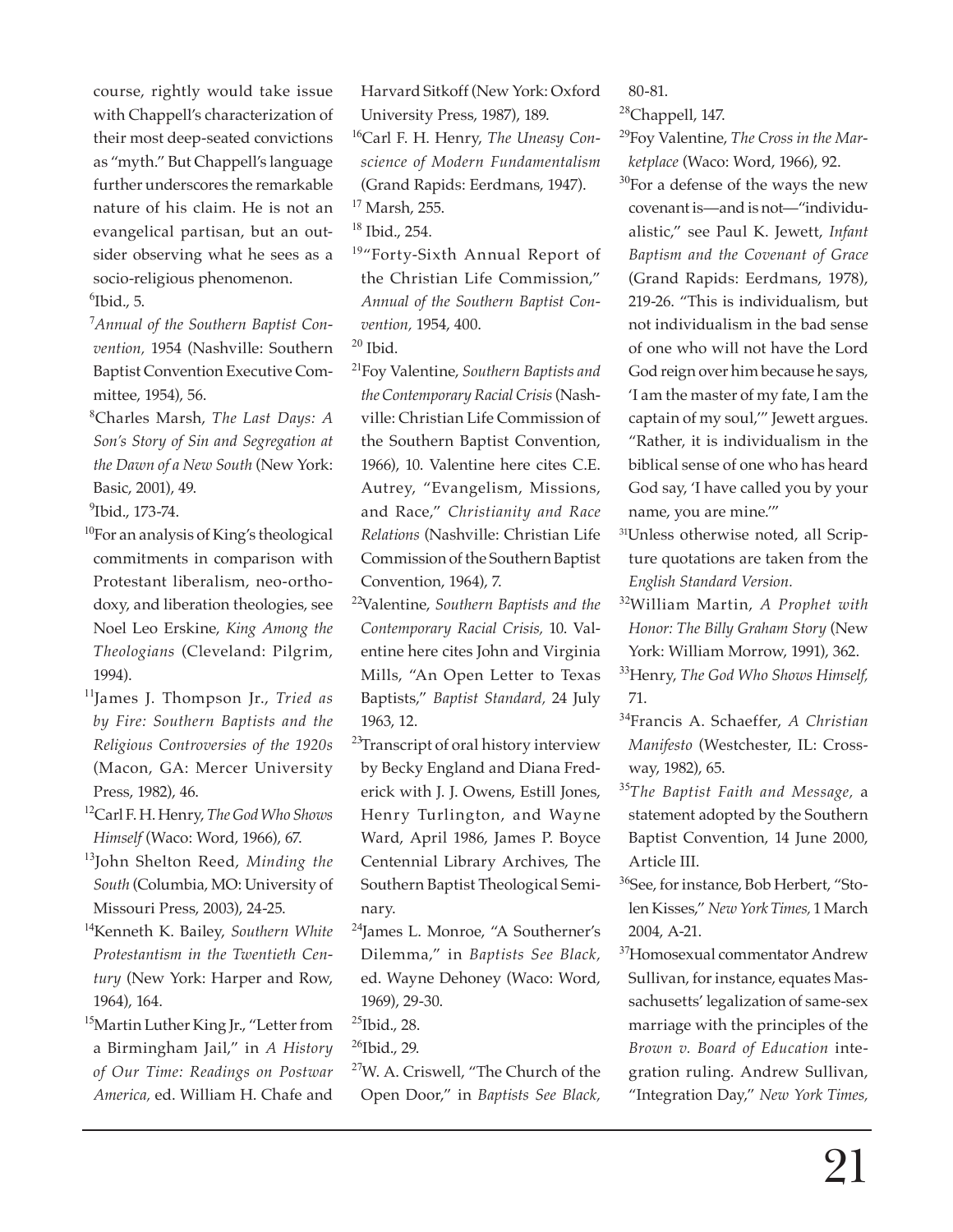17 May 2004, A-25.

<sup>38</sup>Genevieve Wood, an evangelical who represents the conservative Family Research Council told a gathering of African American ministers that homosexual activists "are wrapping themselves in the flag of civil rights." The *New York Times*  frames the controversy in this way: "As debate escalates around samesex marriage, advocates on both sides are busily seeking support from the same source: black clergy members. Though their pitches are polar opposites, their motives are largely the same. Each seeks the perceived moral authority and the sheen of civil rights that black religious leaders could lend to each cause." Lynnette Clemetson, "Both Sides Court Black Churches in the Debate Over Gay Marriage," *New York Times,* 1 March 2004, A-1.

<sup>39</sup>Cited in Randy J. Sparks, *Religion in Mississippi* (Jackson: University Press of Mississippi, 2001), 229.

<sup>40</sup>Chappell, 129*.*

<sup>41</sup>Bailey notes, "As the century progressed, great problems of the age were increasingly relegated to scientists, engineers, and officers of the state. But preachers in the South continued to exercise large roles of public leadership through the 1920s, and until now in some communities. Few southern boys joked about clergymen until in the armed services they learned to revel in the lore of military chaplains. There has not been in the century any demonstration of clerical leadership in the North of such proportions as was rendered by southern clergy in the anti-evolution crusade

and in the Presidential campaign of 1928." Bailey, 163-64. It might be added, that this southern clergy leadership continued, especially among African Americans, in the civil rights movement.

<sup>42</sup>Journalist Tom Wicker notes the "BOMFOG" abbreviation used by reporters covering the Nelson Rockefeller campaigns for Governor of New York and President of the United States. He recounts that the acronym gradually "came to stand for any passage of supposedly uplifting—especially religious—rhetoric." Tom Wicker, *George Herbert Walker Bush* (New York: Penguin, 2004), 105.

- <sup>43</sup>For an analysis of this idea in the thought of King, see Kenneth L. Smith and Ira G. Zepp, Jr., *Search for the Beloved Community: The Thinking of Martin Luther King, Jr.* (Valley Forge: Judson, 1974).
- <sup>44</sup>Fredrik Sunnemark, *Ring Out Freedom! The Voice of Martin Luther King, Jr., and the Making of the Civil Rights Movement* (Bloomington, IN: Indiana University Press, 2004), 73.
- <sup>45</sup>Henlee H. Barnette, *Introducing Christian Ethics* (Nashville: Broadman, 1961), 137-38.
- <sup>46</sup>Valentine, *The Cross in the Marketplace,* 93.
- $47$ Chappell, 109. Chappell here cites Daniel's pamphlet entitled "God, the Original Segregationist."
- <sup>48</sup>Fanny Crosby, "Blessed Assurance, Jesus Is Mine," *The Baptist Hymnal*  (Nashville: Broadman, 1991), 334.
- <sup>49</sup>This is seen, for instance, in the gospel song "I'm So Glad I'm a Part of the Family of God" by Bill and Gloria Gaither, which gained popular-

ity especially in southern revivalist churches in the early 1970s.

- <sup>50</sup>Sparks, 35, 87.
- <sup>51</sup>Wendell Berry, *The Hidden Wound*  (New York: Farrar, Straus and Giroux, 1989),16.
- <sup>52</sup>Joseph A. Califano, Jr., *Inside: A Public and Private Life* (New York: PublicAffairs, 2004), 65-66.
- <sup>53</sup>For a study of the revolutionary utopianism of some nineteenth century abolitionists, see Richard J. Ellis, *The Dark Side of the Left: Illiberal Egalitarianism in America* (Lawrence, KS: University Press of Kansas, 1998), 17-43.
- <sup>54</sup>Steven J. Keillor, *This Rebellious House: American History and the Truth of Christianity* (Downers Grove, IL: InterVarsity, 1996), 40.
- 55"On Colored Population," Resolution of the Southern Baptist Convention, May 1845. The text of the resolution may be found at www. sbc.net/resolutions. A more detailed resolution "On Colored People" was passed in 1884, with a specific plea for the planting of churches and the training of African American preachers and deacons.
- <sup>56</sup>Andrew Manis, *Southern Civil Religions in Confl ict: Civil Rights and the Culture Wars* (Macon, GA: Mercer University Press, 2002), 168-69.
- <sup>57</sup> Johnny Pierce, "It Is Right to Admit We Might Be Wrong," *Baptists Today*, September 2003, 7.
- <sup>58</sup>Kenneth L. Woodward, "The Evangelicals," *Newsweek,* 25 October 1976, 76. Historian Joel A. Carpenter chooses Valentine's "Yankee word" characterization as paradigmatic of the uneasy relationship between Southern Baptist denominational-